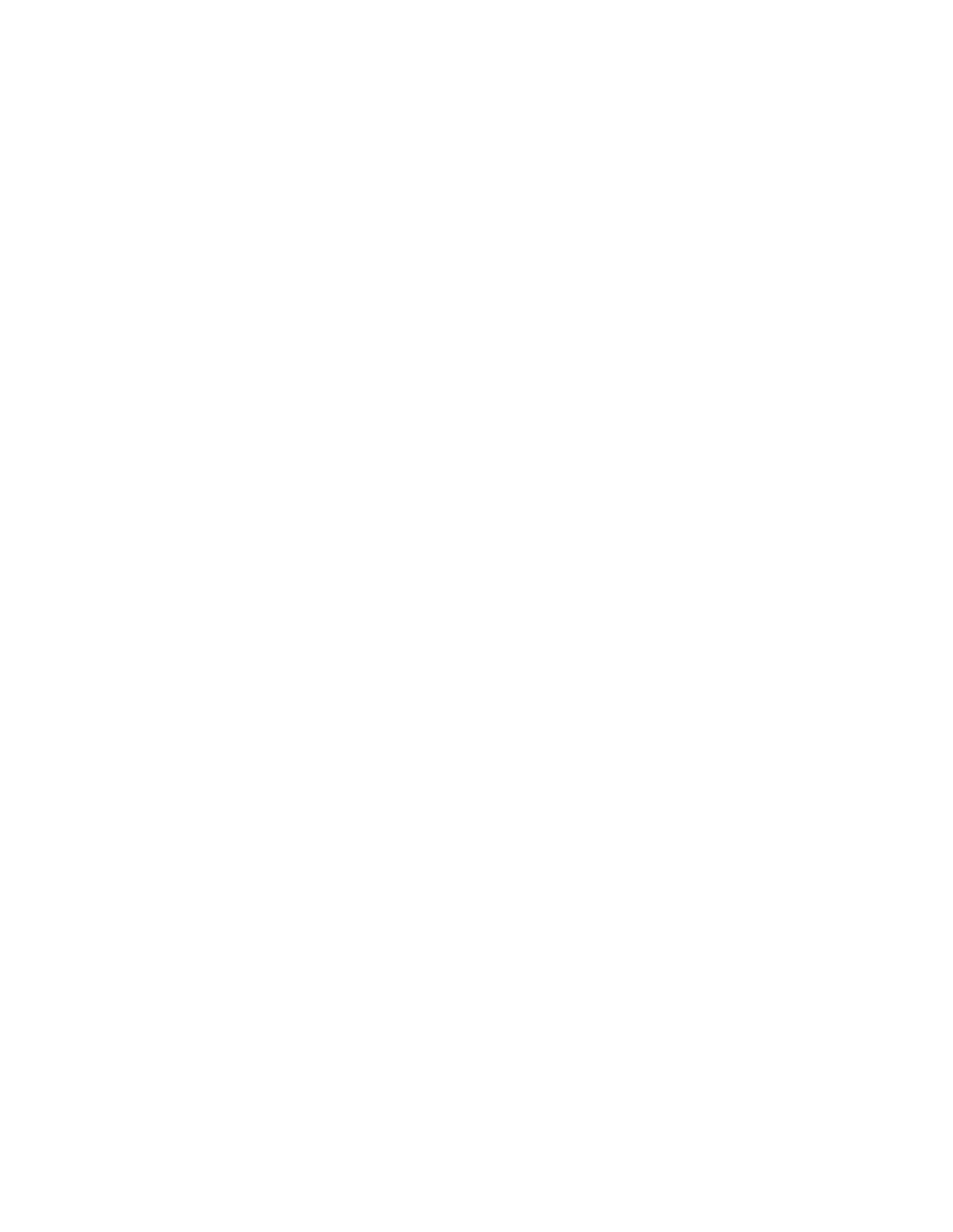# Contents

|                      | 1 About This Book               | $\overline{3}$      |
|----------------------|---------------------------------|---------------------|
|                      | 1.1<br>1.2                      | $\overline{3}$<br>3 |
|                      | 1.3                             | $\overline{3}$      |
|                      | 1.4                             | 3                   |
|                      | 1.5                             | $\overline{4}$      |
|                      | 1.6                             | $\overline{4}$      |
| $\overline{2}$       | <b>Introduction</b>             | 5                   |
|                      | 2.1                             | 5                   |
|                      | 2.2                             | 6                   |
|                      | 2.3                             | 6                   |
|                      | 2.4                             | 6                   |
|                      | 2.5                             | $\overline{7}$      |
|                      | 2.6                             | $\overline{7}$      |
| $\mathbf{3}$         | <b>Installation &amp; Setup</b> | 9                   |
|                      | 3.1                             | 9                   |
|                      | 3.2                             | 10                  |
|                      | 3.3                             | 11                  |
|                      |                                 |                     |
| $\blacktriangleleft$ | Hello, World!                   | 13                  |
|                      | 4.1                             | 14                  |
|                      | 4.2                             | 14                  |
|                      | 4.3                             | 14                  |
|                      | 4.4                             | 14                  |
|                      | 4.5                             | 15                  |
|                      | 4.6                             | 16                  |
|                      | 4.7                             | 16                  |
|                      | 4.8                             | 16                  |
| 5                    | <b>Documentation</b>            | 19                  |
|                      | 5.1                             | 19                  |
|                      | 5.2                             | 21                  |
|                      | 5.3                             | 21                  |
|                      | <b>6</b> The Go Toolchain       | 25                  |
|                      |                                 |                     |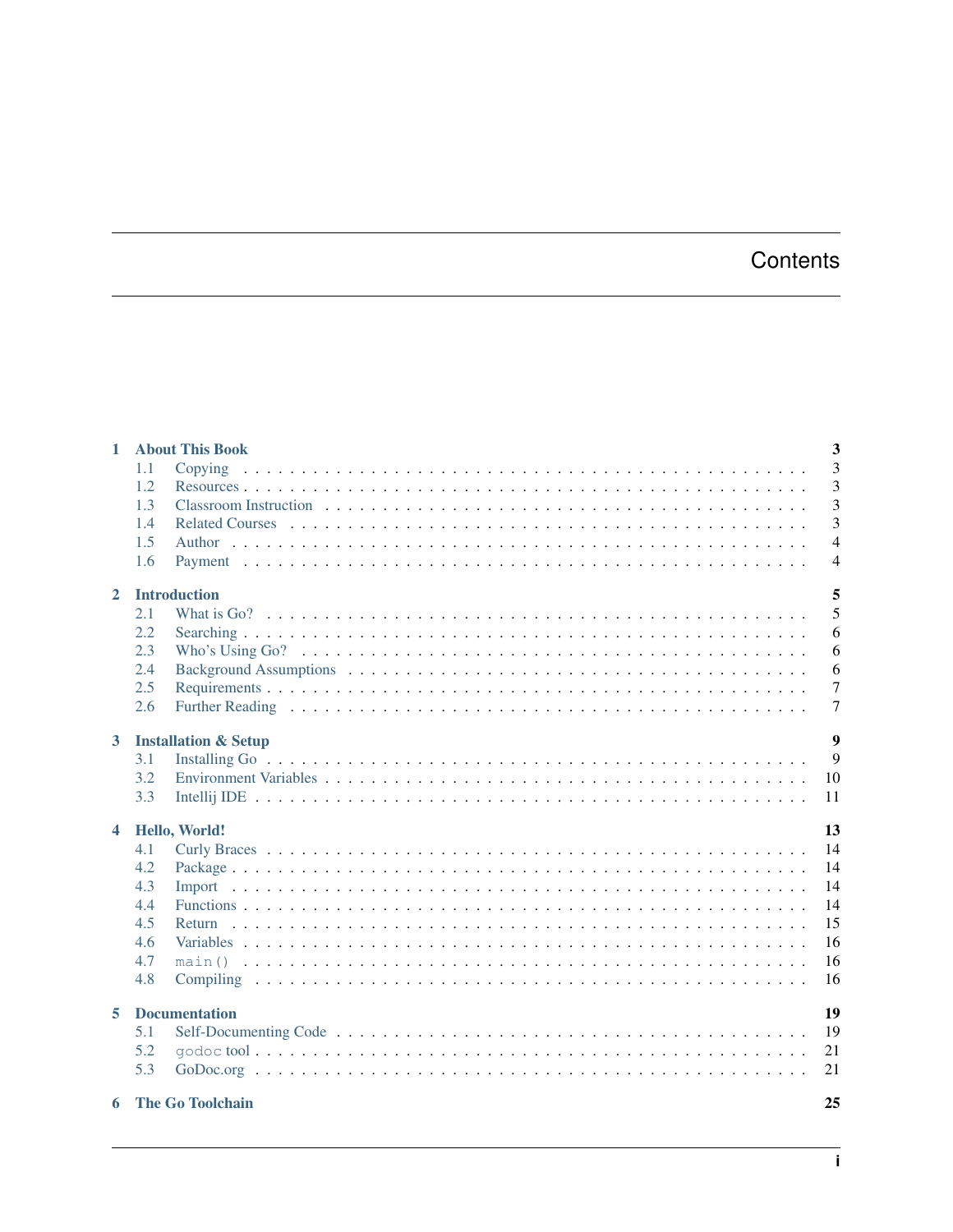|  | <b>7</b> Project Layout |  |
|--|-------------------------|--|
|  |                         |  |
|  |                         |  |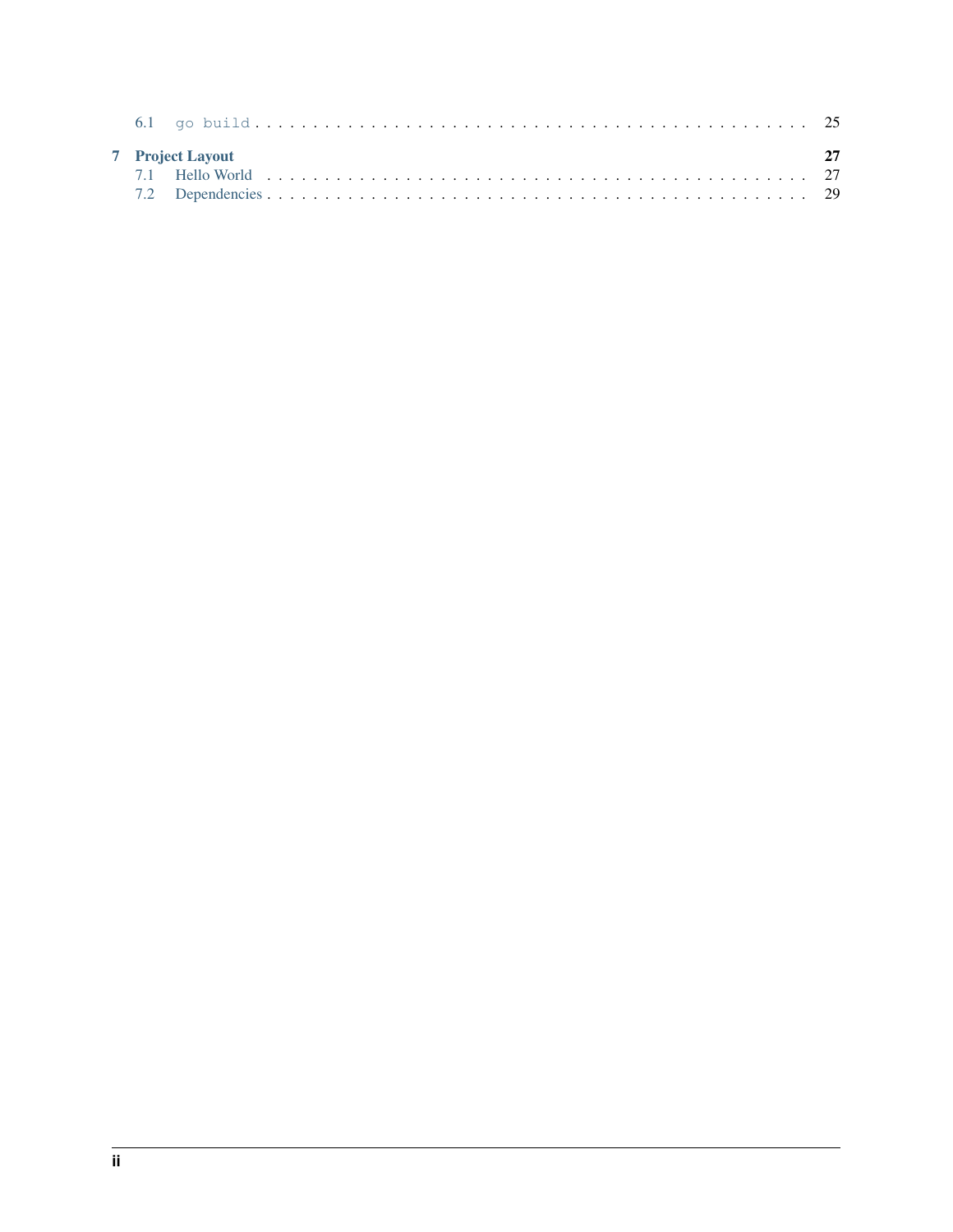This book is intended to provide a solid introduction to the [Go](http://golang.org) language for experienced Python programmers.

### **Contents**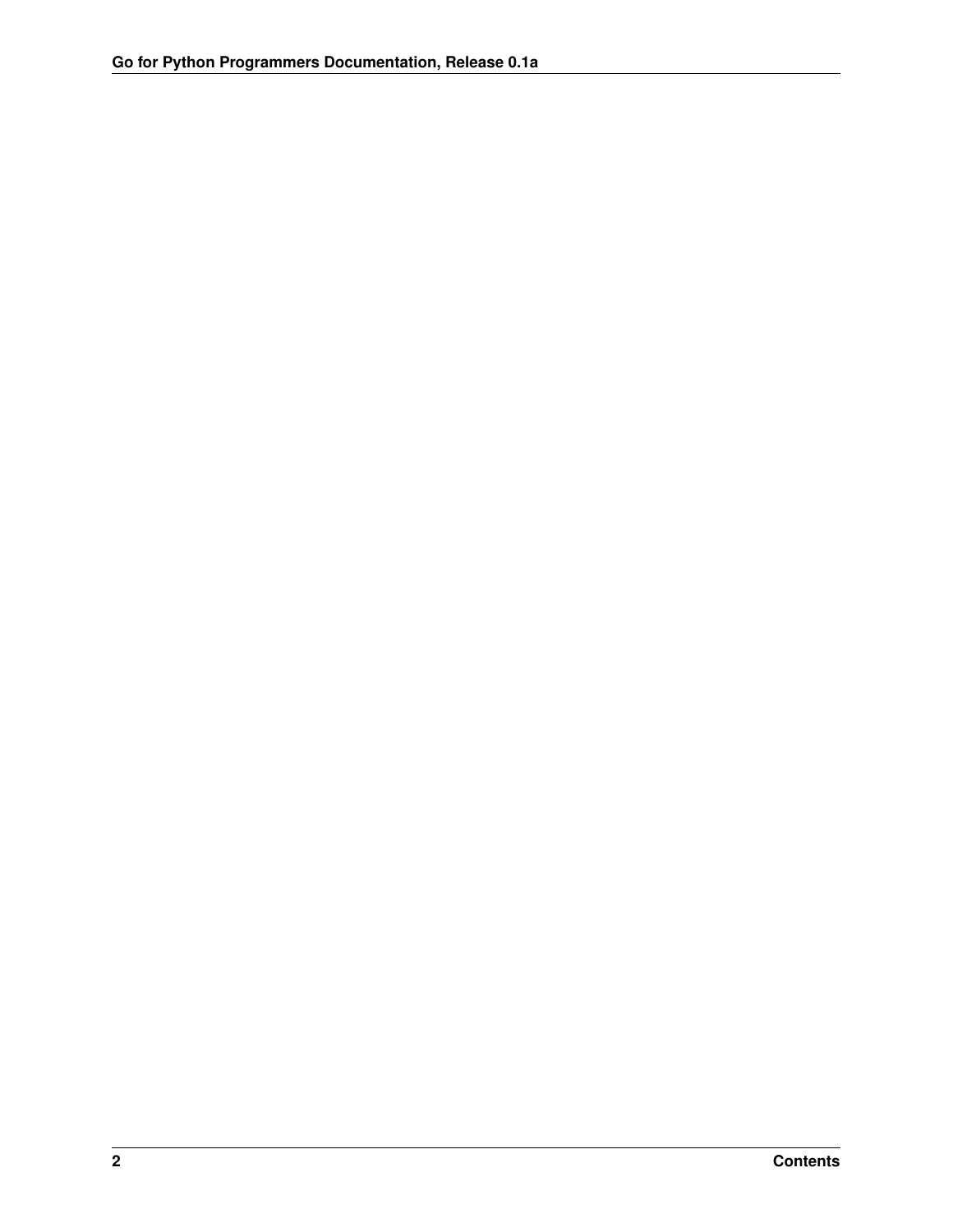# About This Book

## <span id="page-6-1"></span><span id="page-6-0"></span>**1.1 Copying**

All source code used in this book is Free Software, released under the [terms of the GPL v3.](http://www.gnu.org/copyleft/gpl.html) The remainder of the book is released under a [Creative Commons Attribution-ShareAlike 3.0 Unported License.](http://creativecommons.org/licenses/by-sa/3.0/deed.en_US) [Sing along with Richard Stallman,](https://upload.wikimedia.org/wikipedia/commons/9/9c/Stallman_free_software_song.ogv) founder of the Free Software movement!

## <span id="page-6-2"></span>**1.2 Resources**

The [Sphinx](http://sphinx-doc.org) [source code](http://github.com/jmcvetta/golang-for-python-programmers) for this book is available on on Github.

The latest version of this book is published at [Read the Docs.](http://golang-for-python-programmers.readthedocs.org/) It is also available in [PDF](https://media.readthedocs.org/pdf/golang-for-python-programmers/latest/golang-for-python-programmers.pdf) and [ePub](https://media.readthedocs.org/epub/golang-for-python-programmers/latest/golang-for-python-programmers.epub) formats.

# <span id="page-6-3"></span>**1.3 Classroom Instruction**

Classroom instruction in Go, Python, SQL, REST API development, cloud deployment, and continuous integration is available from the author in Silicon Valley, or on demand anywhere in the world, for groups of five to twelve students. [Contact the author](mailto:jason.mcvetta@gmail.com) for more information.

## <span id="page-6-4"></span>**1.4 Related Courses**

Todo: Add related courses.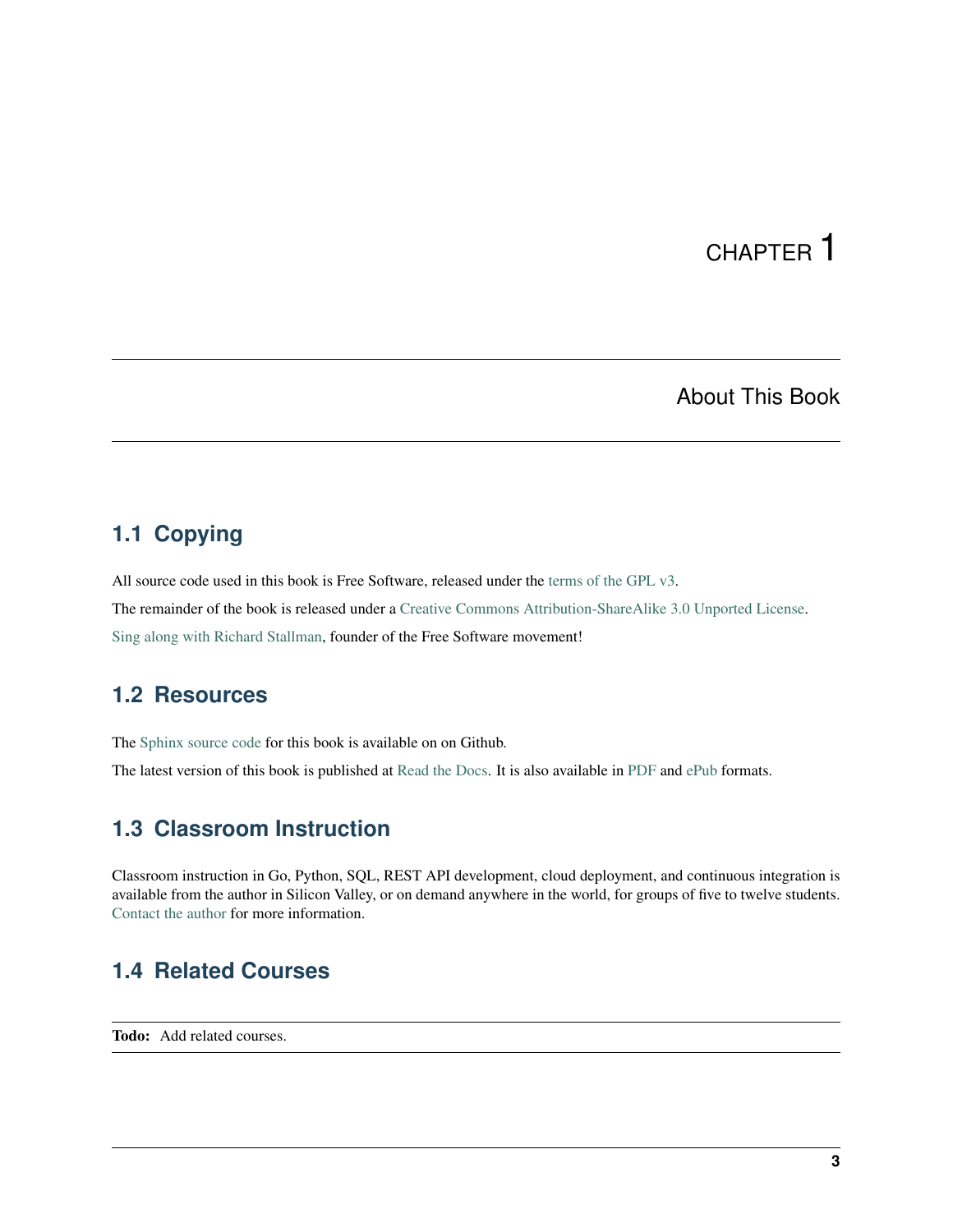# <span id="page-7-0"></span>**1.5 Author**

[Jason McVetta](mailto:jason.mcvetta@gmail.com) is an independent consultant, teacher, and Free Software activist based in beautiful-but-too-cold San Francisco. He studied government and philosophy in college, but was unwilling to sell his soul to the Demopublicratican Party, so he went to work in software. After 12 years as a professional Pythonist he met his new love, Go. He is able to fly without mechanical assistance.

# <span id="page-7-1"></span>**1.6 Payment**

This is a Free book, but you are more than welcome to pay me for it! You are under no obligation, legal or moral, to do so. But I can always use a couple bucks for coffee. =)

### **Citations**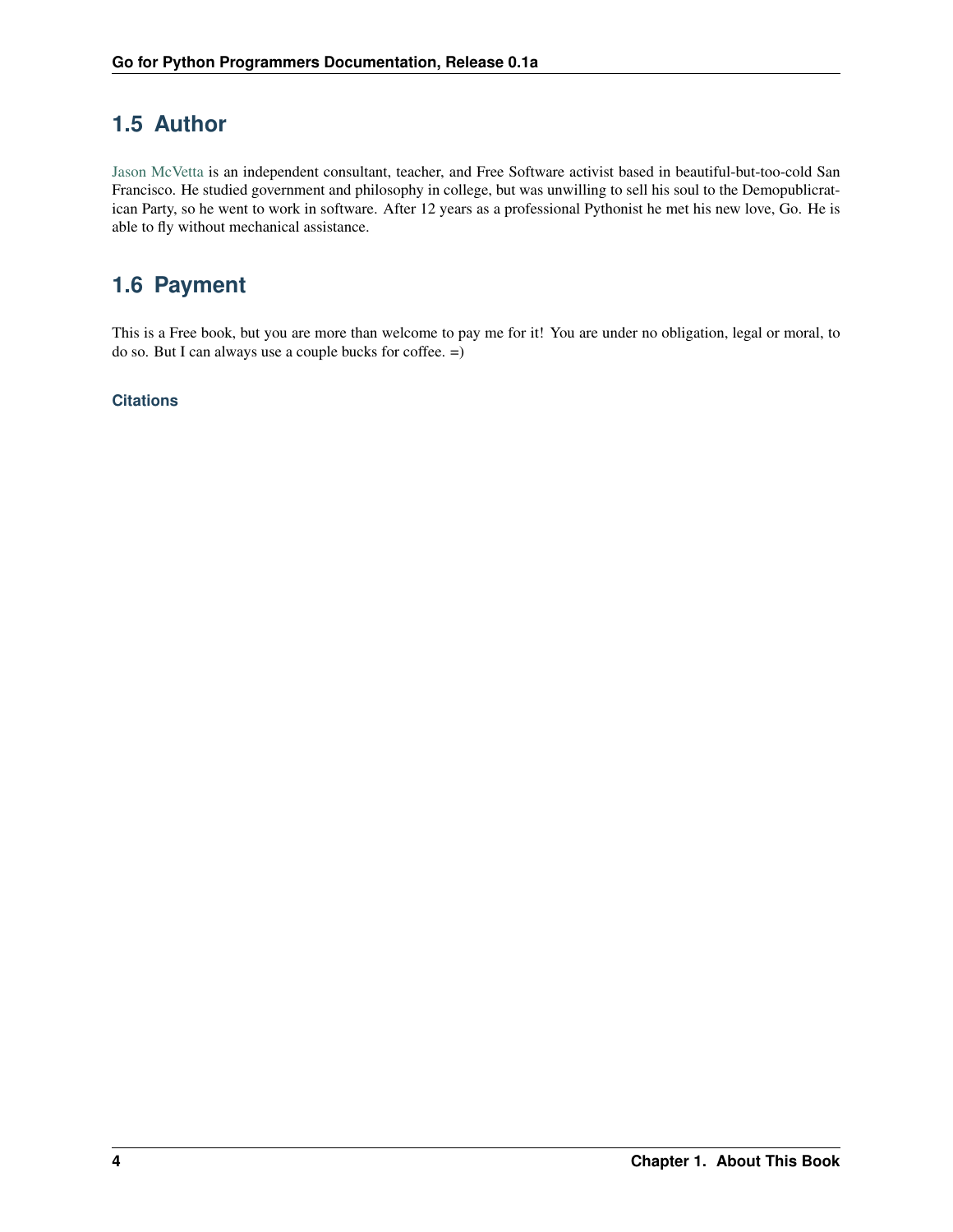## Introduction

<span id="page-8-0"></span>Go is like C and Python had a kid, who inherited Python's good looks and pleasant demeanor, along with C's confidence and athletic ability.

## <span id="page-8-1"></span>**2.1 What is Go?**

Go is an open source, compiled, garbage-collected, concurrent system programming language. It was first designed and developed at Google Inc. beginning in September 2007 by Robert Griesemer, Rob Pike, and Ken Thompson.<sup>[1](#page-8-2)</sup>

### **2.1.1 Minimalist**

The creators of Go advocate a minimalist approach to language design. This minimal elegance is often contrasted with the "kitchen sink" approach of C++.

### **2.1.2 Opinionated**

Like Python, in Go there is often "one right way to do things", although that phrase is not so commonly used as in the Pythonist community. The compiler is renowed for its strictness. Things that would at most be warnings in other languages - e.g. unused imports, unused variables - are hard compiler errors in Go. At first that may seem like a draconian buzzkill - but soon you will begin to appreciate how clean and cruft-free it keeps your code.

### **2.1.3 Fast**

No question about it - Go is blazing fast. Despite a still young compiler with minimal speed optimizations, Go regularly scores at or near the top of inter-language benchmark comparisons. That's because Go is statically typed, compiled - and although garbage-collected, allows the programmer some degree of control over memory usage.

<span id="page-8-2"></span><sup>1</sup> [https://en.wikipedia.org/wiki/Go\\_\(programming\\_language\)](https://en.wikipedia.org/wiki/Go_(programming_language)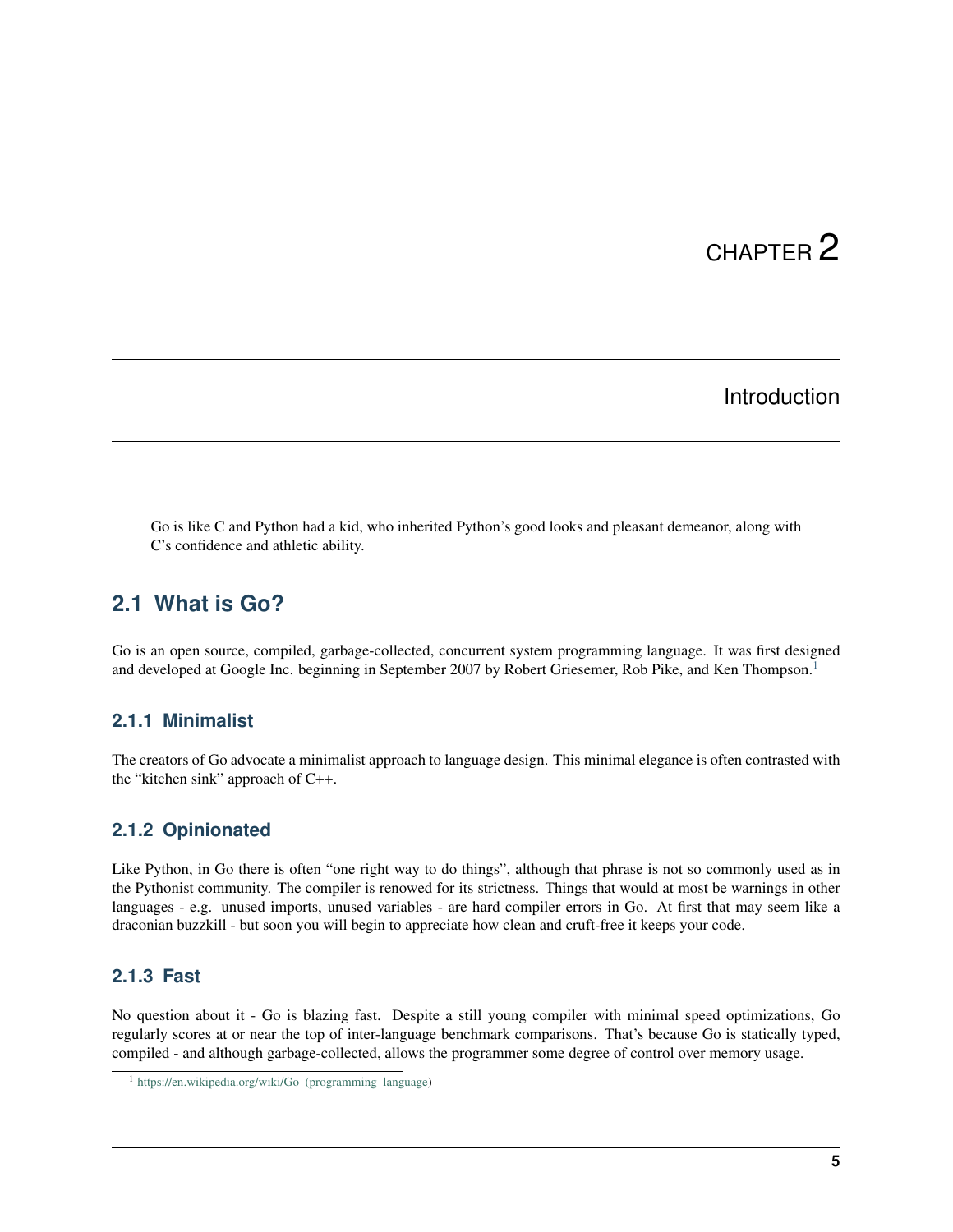## **2.1.4 Batteries Included**

To a large degree Go follows Python's "batteries included" philosophy. Although there are not yet as many 3rd party libraries as there are for Python, nevertheless Go's standard library provides a solid foundation for many modern programming tasks. Built-in support for serving HTTP, de/serializing JSON, template rendering, and strong cryptography make Go ideal for modern web services development.

### **2.1.5 Productive**

Go is frequently - and favorably - compared with Python and Ruby for programmer productivity. Its clean and elegant syntax, unobtrusive static typing, optional duck typing, batteries-included standard library, lighting-fast compiliation, and support for a variety of modern continuous integration tools make Go a productivity champion.

# <span id="page-9-0"></span>**2.2 Searching**

Since "go" is such a common English word, it is completely useless as a search term when googling. Instead search for "golang". It is standard practice in the community that all Go-related blog posts, Github repos, tweets, job postings, etc be tagged with "golang".

# <span id="page-9-1"></span>**2.3 Who's Using Go?**

- Google Home of the Go authors and core team, signifiant parts of the Google infrastructure are thought to be written in Go. The company however does not publicly disclose which Google services are written in which languages. Youtube is known to be powered by [Vitess,](https://code.google.com/p/vitess/) an open source, massively scalable database multiplexing layer written in Go.
- Heroku Maintainers of the [pq](https://github.com/lib/pq) driver for PostgreSQL, significant parts of Heroku's infrastructure are said to be written in Go. One component that has been open sourced is [Doozer,](https://github.com/ha/doozerd) a consistent distributed data store.
- Canonical The company behind Ubuntu Linux recently [rewrote](https://www.youtube.com/watch?v=USr0Bvg1ZOo) its [Juju](https://juju.ubuntu.com/) devops management application from Python to Go, with pleasing results.
- Soundcloud Internet music thought leaders SoundCloud use a bespoke build and deployment system called [Bazooka,](http://backstage.soundcloud.com/2012/07/go-at-soundcloud/) designed to be a platform for managing the deployment of internal services. It is promised that Bazooka will be open sourced soon.
- Bitly Significant parts of [Bitly](http://word.bitly.com/post/29550171827/go-go-gadget) are written in Go, including [nsq,](https://github.com/bitly/nsq) a realtime distributed message processing system.
- Cloudflare Large volumes of internet traffic are served by Cloudflare's [Railgun](http://blog.cloudflare.com/go-at-cloudflare) web optimization software, designed to speed up the delivery of content that cannot be cached.
- Iron.io Cloud infrastructure company and core Go community supporters [Iron.io](http://blog.iron.io/2013/03/how-we-went-from-30-servers-to-2-go.html) replaced parts of their Ruby codebase with Go, allowing them to handle a greater load with 2 workers than with 30 Ruby workers.

TinkerCAD Cloud-based CAD application [TinkerCAD](http://www.youtube.com/watch?v=JE17r3n1kz4) is written in Go.

Drone.io Continuous integration service [Drone.io](https://groups.google.com/forum/#!topic/golang-nuts/Lo7KP3rWP3o) is written in Go.

# <span id="page-9-2"></span>**2.4 Background Assumptions**

- Familiarity with Python or a similar dynamic, interpreted language.
- Comfortable working on the UNIX command line.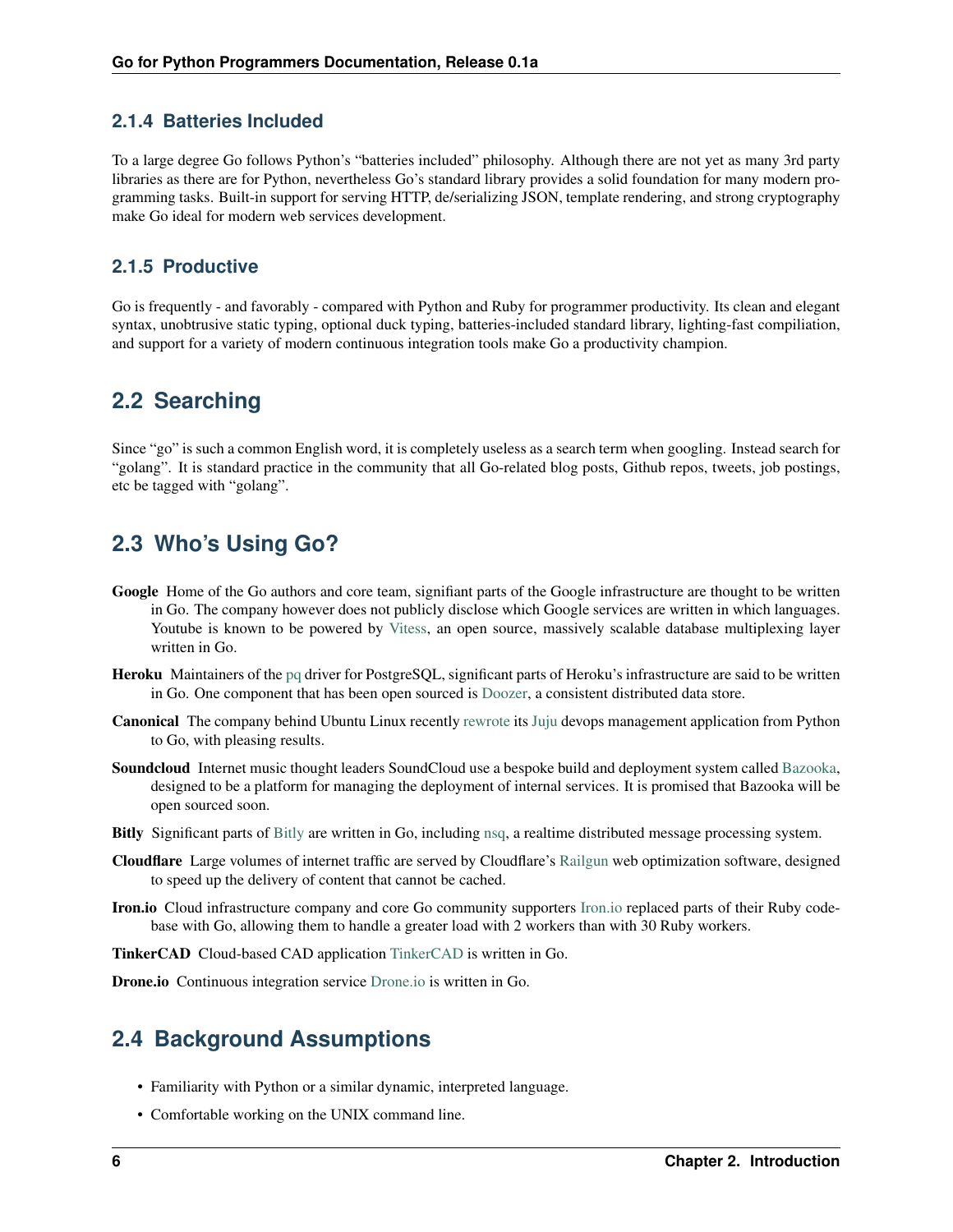• Basic understanding of internet protocols such as HTTP(S).

# <span id="page-10-0"></span>**2.5 Requirements**

Command line examples were written on an [Ubuntu](http://www.ubuntu.com) 12.10 desktop environment. Everything we do in this book can also be done on other flavors of Linux, on Mac OSX - probably even on Windows.

In addition to Go language basics, this book also covers [cloud](http://en.wikipedia.org/wiki/Cloud_computing) deployment and [continuous integration](https://en.wikipedia.org/wiki/Continuous_integration) tools & techniques popular in the Go community. You will need free accounts on the following services:

- [Github](http://github.com)
- [Drone](http://drone.io)
- [Coveralls](http://coveralls.io)
- [Heroku](http://heroku.com)

## <span id="page-10-1"></span>**2.6 Further Reading**

- [Effective Go](http://golang.org/doc/effective_go.html) by the creators of the language. Perhaps the single most valuable documentation resource for Go programmers.
- [An Introduction to Programming in Go](http://www.golang-book.com/) by Caleb Doxsey
- [Go for Pythonists](https://github.com/ChimeraCoder/go-for-pythonists) by Aditya Mukurjee

#### **Citations**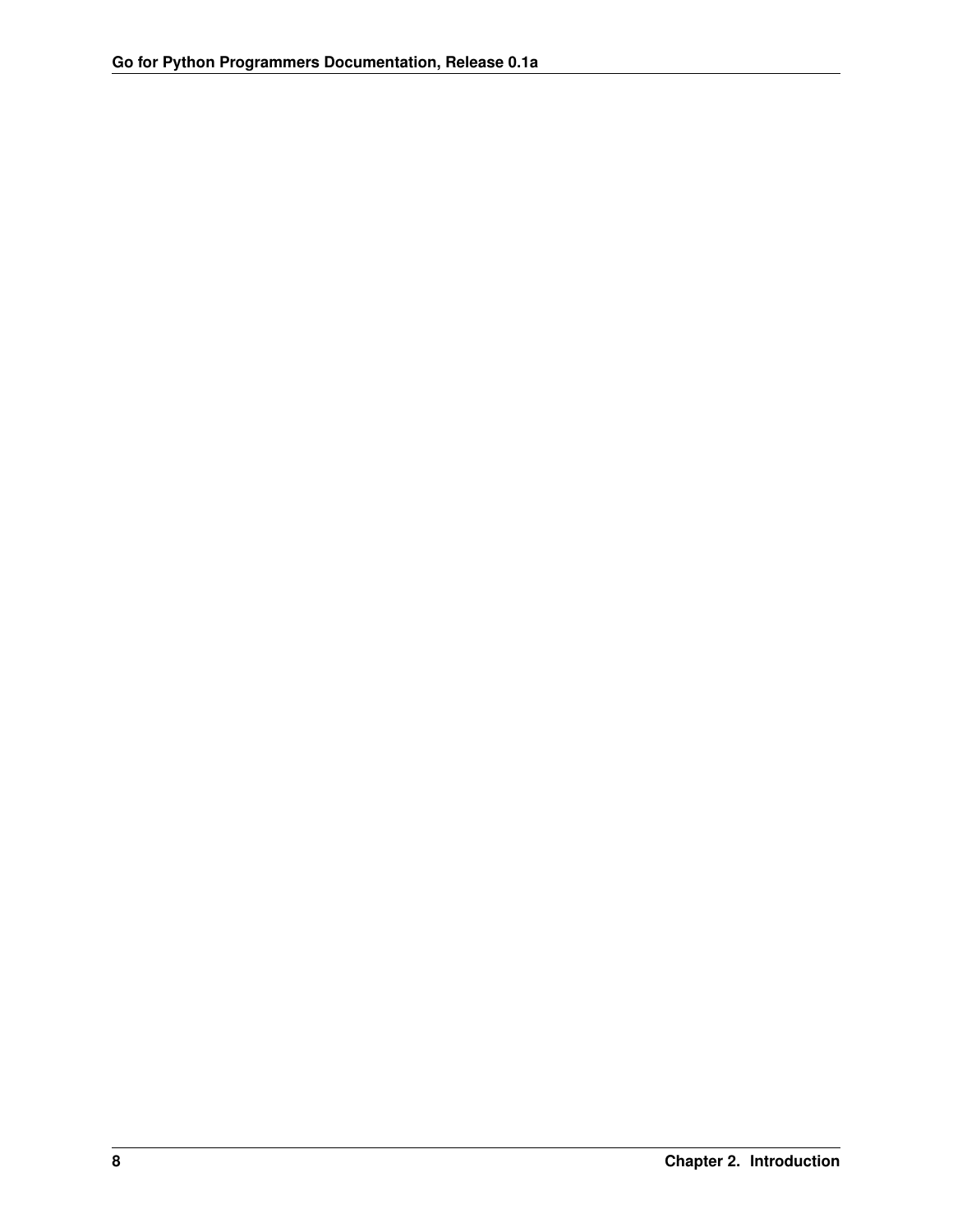## Installation & Setup

## <span id="page-12-1"></span><span id="page-12-0"></span>**3.1 Installing Go**

The first thing we need is a working Go installation on our system. The following instructions were derived from the official [Getting Started](http://golang.org/doc/install) documentation.

### **3.1.1 Binary Packages**

Binary distributions of Go are available for the FreeBSD, Linux, Mac OS X, NetBSD, and Windows operating systems from the [official downloads page.](https://code.google.com/p/go/downloads/list)

### **3.1.2 Building from Source**

Many developers prefer to install Go directly from the source code. Building is easy and quick - the Go compiler and tool chain can be compiled in a matter of minutes on even a modest workstation or laptop.

#### **Install Build Tools**

The Go tool chain is written in C. To build it, you need a C compiler installed. You will also need the Mercurial DVCS tool to download the source. On Ubuntu run the following command to install the necessary packages:

```
$ sudo apt-get install gcc libc6-dev mercurial
```
See [Installing Go from source](http://golang.org/doc/install/source) and [Install C tools](https://code.google.com/p/go-wiki/wiki/InstallFromSource#Install_C_tools) for build instructions on other platforms.

#### **Fetch the repository**

Go will install to a directory named go. Change to the directory that will be its parent and make sure the go directory does not exist. Then check out the repository: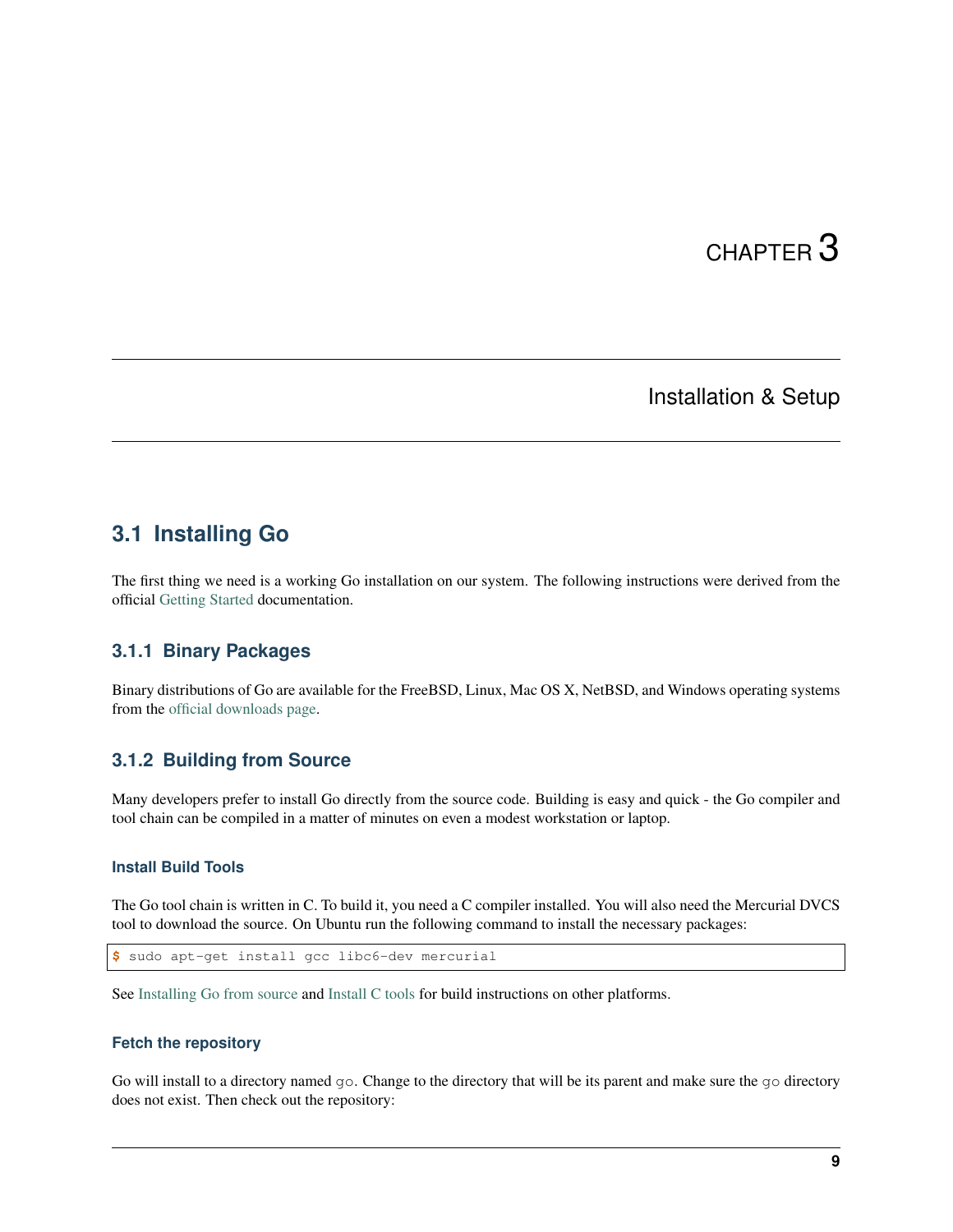**\$** hg clone -u release https://code.google.com/p/go

#### **Build Go**

To build the Go distribution, run

**\$** cd go/src **\$** ./all.bash

If all goes well, it will finish by printing output like:

ALL TESTS PASSED --- Installed Go for linux/amd64 in /home/you/go. Installed commands in /home/you/go/bin. \*\*\* You need to add /home/you/go/bin to your \$PATH. \*\*\*

where the details on the last few lines reflect the operating system, architecture, and root directory used during the install.

## <span id="page-13-0"></span>**3.2 Environment Variables**

These instructions assume Go is installed at  $\sim$ /go. If you installed elsewhere, change the commands to reflect your actual installation path.

The Go tools look for several environment variables. Typically these are set in your shell profile. If you are using Bash, add the following lines to your  $\sim$  / . bashrc:

```
export GOBIN=~/go/bin
export GOARCH=amd64
export GOOS=linux
export GOROOT=~/go
```
### **3.2.1 PATH**

You probably also want to add the path to your  $\sigma$  o /bin directory to your PATH:

export PATH=\$PATH:/home/you/go/bin

Reload your  $\sim$  /. bashrc file to active the new environment variables. Once the go binary is on your PATH, you can confirm your install is working correctly by running the go version command.

```
$ go version
go version go1.1.1 linux/amd64
```
### **3.2.2 GOPATH**

The GOPATH environment variable is used to specify directories outside of \$GOROOT that contain Go source code. Typically GOPATH is set to the root of a workspace.

See *[Project Layout](#page-30-0)* for more detail.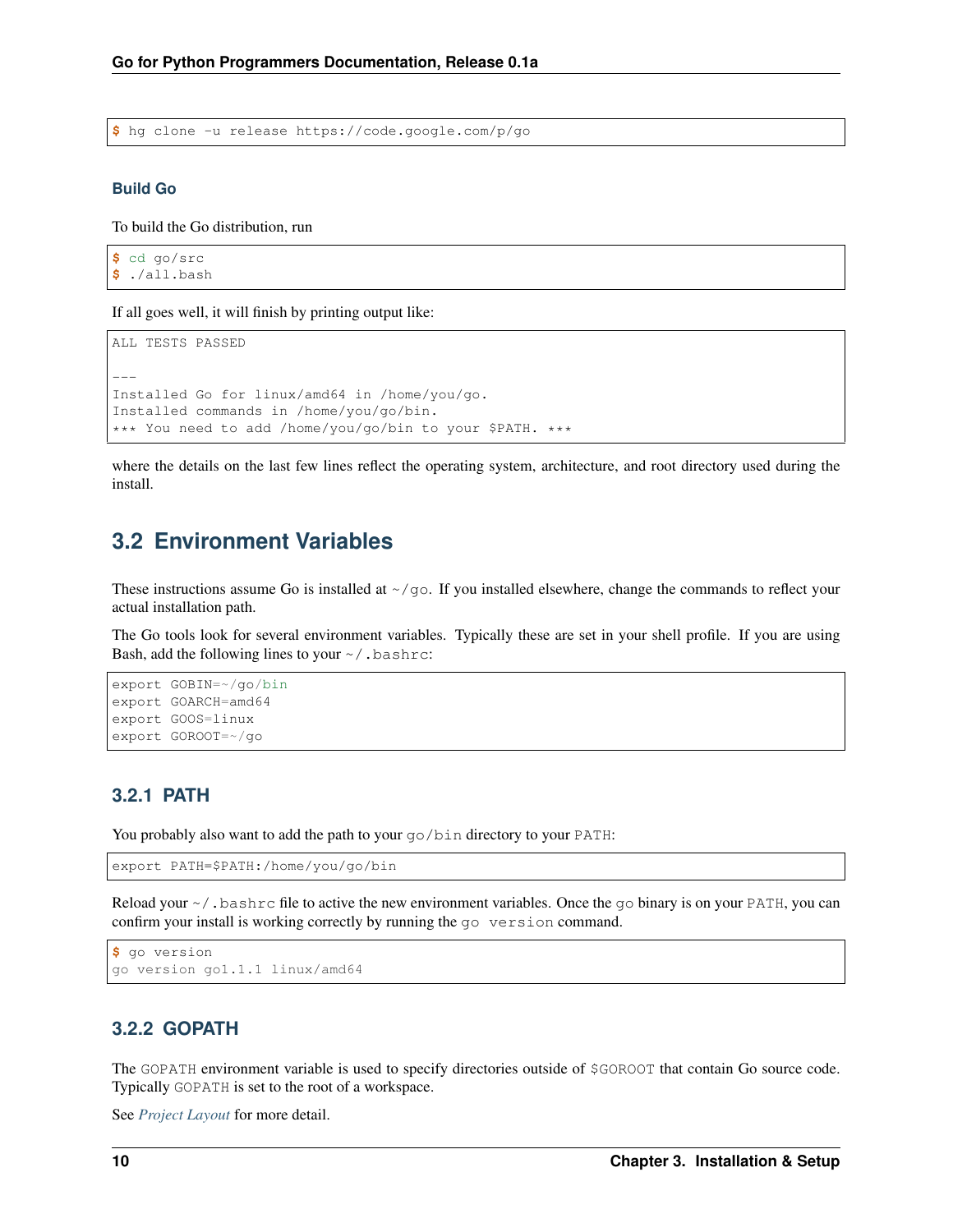## <span id="page-14-0"></span>**3.3 Intellij IDE**

Go bindings are available for many popular programming editors and IDEs. As Go is still a relatively young language, none of these bindings are as full-featured as those for a mature language like Java. However a good [integrated](https://en.wikipedia.org/wiki/Integrated_development_environment) [development environment,](https://en.wikipedia.org/wiki/Integrated_development_environment) even if not perfect, is still a valuable tool.

Currently (July 2013) the IDE with the best Go support is [Intellij IDEA.](https://www.jetbrains.com/idea/)

### **3.3.1 Download**

Download the Free community edition of Intellij IDEA appropriate for your platform from the official [download page.](https://www.jetbrains.com/idea/download/)

Untar the downloaded tarball, descend into the resulting folder, and start Intellij by running:

**\$** ./bin/idea.sh

## **3.3.2 Install Go Plugin**

Open the Settings window (File -> Settings) and go to Plugins under IDE Settings. Click on Browse repositories, and type "golang" into the search form. There should be only one result, "golang.org support". Double-click on it to install, and close the settings. You will be prompted to restart Intellij.

If you like vi-keys, you may also wish to install the IdeaVim plugin.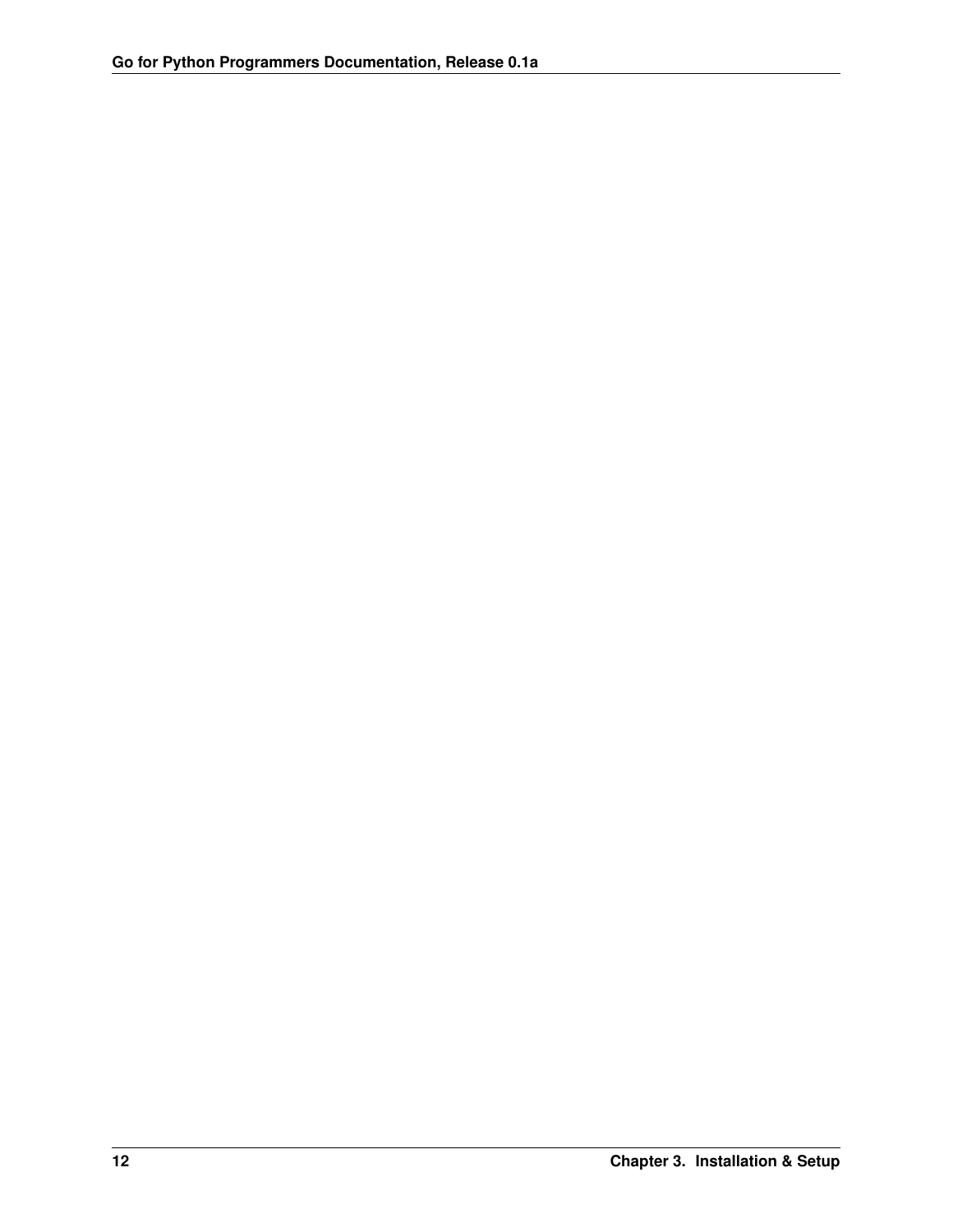Hello, World!

<span id="page-16-0"></span>Let's start out with a Hello World example. Our program will greet the world with a hello and the current time.

In Python it looks something like this:

```
1 #!/usr/bin/env python
2
3 import time
4
5
6 def greeting():
7 '''Returns a pleasant, semi-useful greeting.'''
8 return "Hello world, the time is: " + time.ctime()
9
10
11 def main():
12 print greeting()
13
14
15 if __name__ == '__main__':
16 main()
17
```
It's not that different in Go:

```
1 // A "Hello World" program that prints a greeting with the current time.
2 package main
3
4 import (
5 "fmt"
6 "time"
7 )
8
9 // greeting returns a pleasant, semi-useful greeting.
10 func greeting() string {
11 return "Hello world, the time is: " + time. Now (). String()
```
(continues on next page)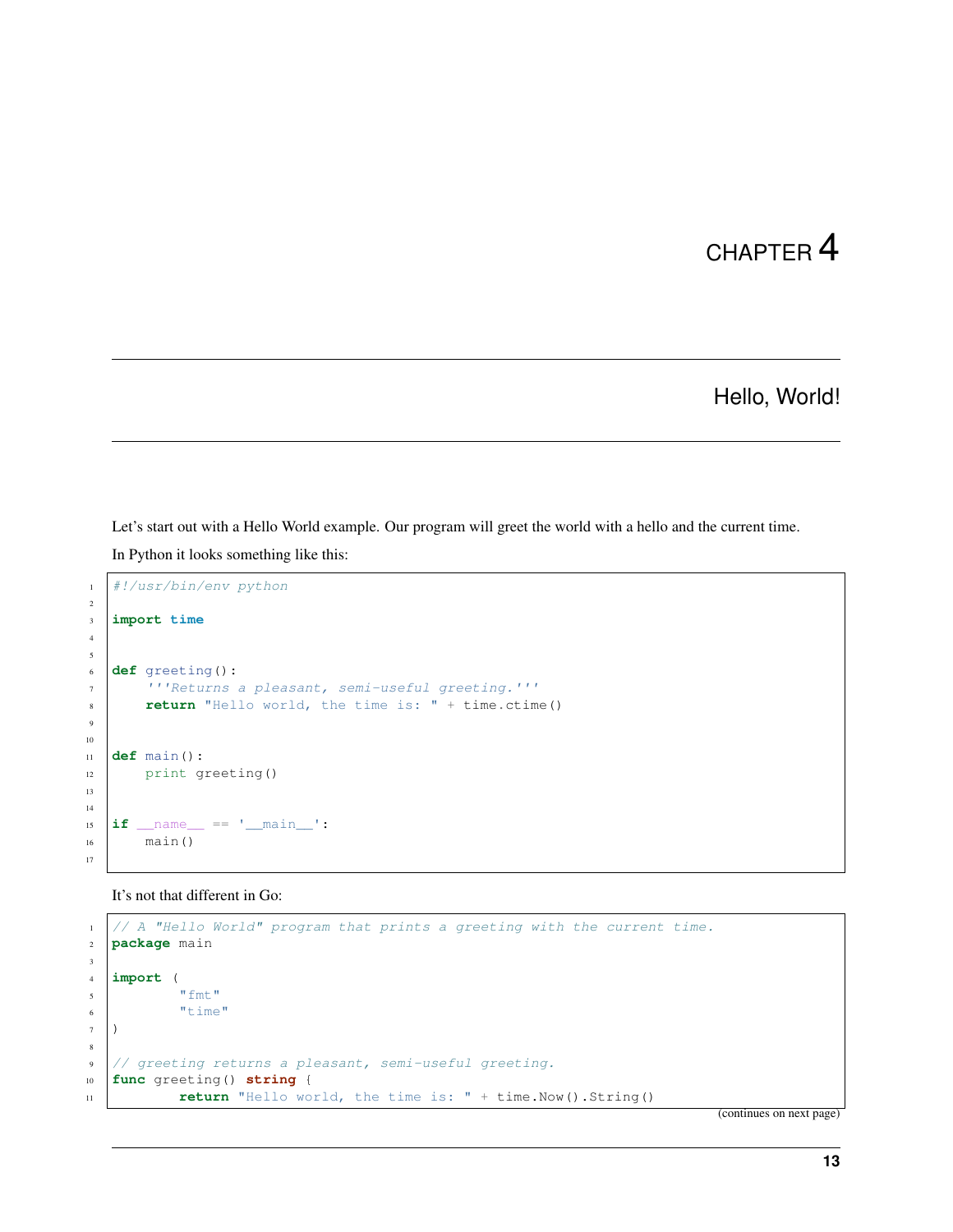```
14 func main() {
15 fmt.Println(greeting())
```
## <span id="page-17-0"></span>**4.1 Curly Braces**

<sup>12</sup> } 13

<sup>16</sup> }

The first thing one may notice is that whereas Python uses whitespace to denote scope, Go uses curly braces. The Go authors did, however, take a lesson from Python's culture of readable code. Although it is certainly possible to write syntactically valid Go code without any indentation at all, nevertheless almost all Go code one sees is formatted consistently and readably. That's because, Go includes a code formatter along with the compiler. The formatter, gofmt, is considered canonically correct by the Go community - if you don't like how gofmt formats your code, *you are wrong*. It is customary that  $\varphi$  fmt always be run before checking in code.

**\$** gofmt -w hello.go # -w option updates the file(s) in place

## <span id="page-17-1"></span>**4.2 Package**

In any .go file, the first non-comment line is a package declaration. The package declaration is mandatory - *every* .  $q \circ$  file must begin with one. Every .  $q \circ$  file in the same folder must have the same package name.

The package declaration is preceded by a comment, called the *package comment*. Automatic documentation tools like godoc extract the package comment as the description of your program.

```
// A "Hello World" program that prints a greeting with the current time.
package main
```
## <span id="page-17-2"></span>**4.3 Import**

Next comes the import declaration. Although it is optional, most .go files will have one. Each package to be imported is listed on a separate line, inside quotation marks. The packages in our example, fmt and time, come from the standard library. By convention, 3rd-party packages are named after their repository URL. For example, my Neo4j library hosted on Github would be imported as "github.com/jmcvetta/neo4j".

```
import (
          "fmt"
          "time"
)
```
## <span id="page-17-3"></span>**4.4 Functions**

Our program has two functions, greeting() and main().

The function greeting() takes no arguments, and returns a string. Unlike Java and C, in Go the type declaration *follows* the function name. Like all good function declarations, this one includes a doc comment describing what it does.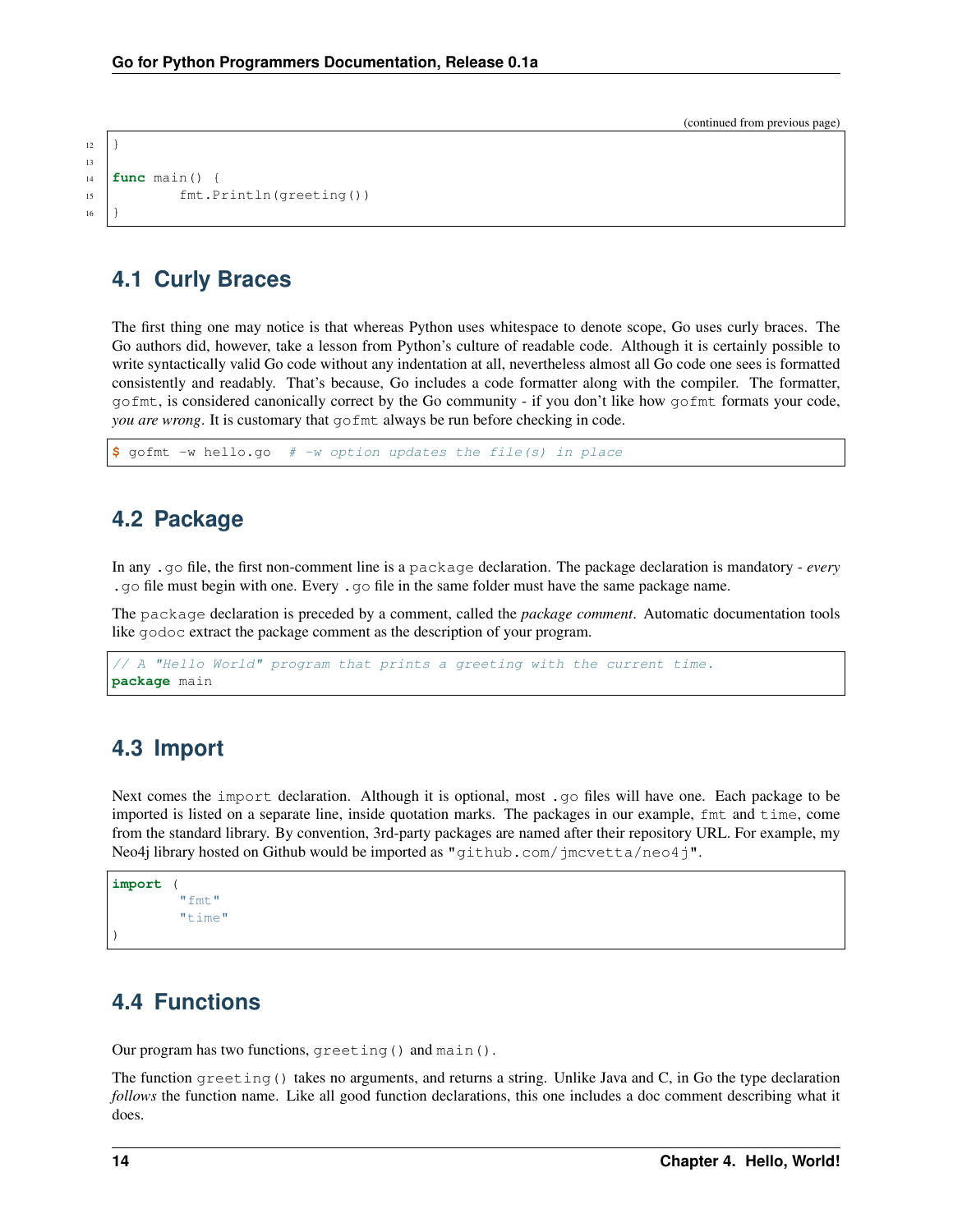```
// greeting returns a pleasant, semi-useful greeting.
func greeting() string {
```
# <span id="page-18-0"></span>**4.5 Return**

Every function that declares a return type, must end with a return statement. In this case we add a literal string to the output of time.Now().String()

Let's look at the documentatation for time. We can see that time.Now() returns an instance of type Time. That instance, in turn, exports a  $String()$  method that unsurprisingly returns a string. Using the addition operator with two strings results in the strings being concatenated. If we had tried to add our greeting string to just  $\tt time.Now()$ the code would not compile, due to type mismatch.

```
$ godoc time Now String
PACKAGE DOCUMENTATION
package time
   import "time"
[ ... ]
type Time struct {
    // contains filtered or unexported fields
}
   A Time represents an instant in time with nanosecond precision.
   Programs using times should typically store and pass them as values, not
   pointers. That is, time variables and struct fields should be of type
   time.Time, not *time.Time. A Time value can be used by multiple
   goroutines simultaneously.
   Time instants can be compared using the Before, After, and Equal
   methods. The Sub method subtracts two instants, producing a Duration.
   The Add method adds a Time and a Duration, producing a Time.
   The zero value of type Time is January 1, year 1, 00:00:00.000000000
   UTC. As this time is unlikely to come up in practice, the IsZero method
   gives a simple way of detecting a time that has not been initialized
   explicitly.
   Each Time has associated with it a Location, consulted when computing
   the presentation form of the time, such as in the Format, Hour, and Year
   methods. The methods Local, UTC, and In return a Time with a specific
   location. Changing the location in this way changes only the
   presentation; it does not change the instant in time being denoted and
   therefore does not affect the computations described in earlier
   paragraphs.
func Now() Time
    Now returns the current local time.
func (t Time) String() string
   String returns the time formatted using the format string
```
(continues on next page)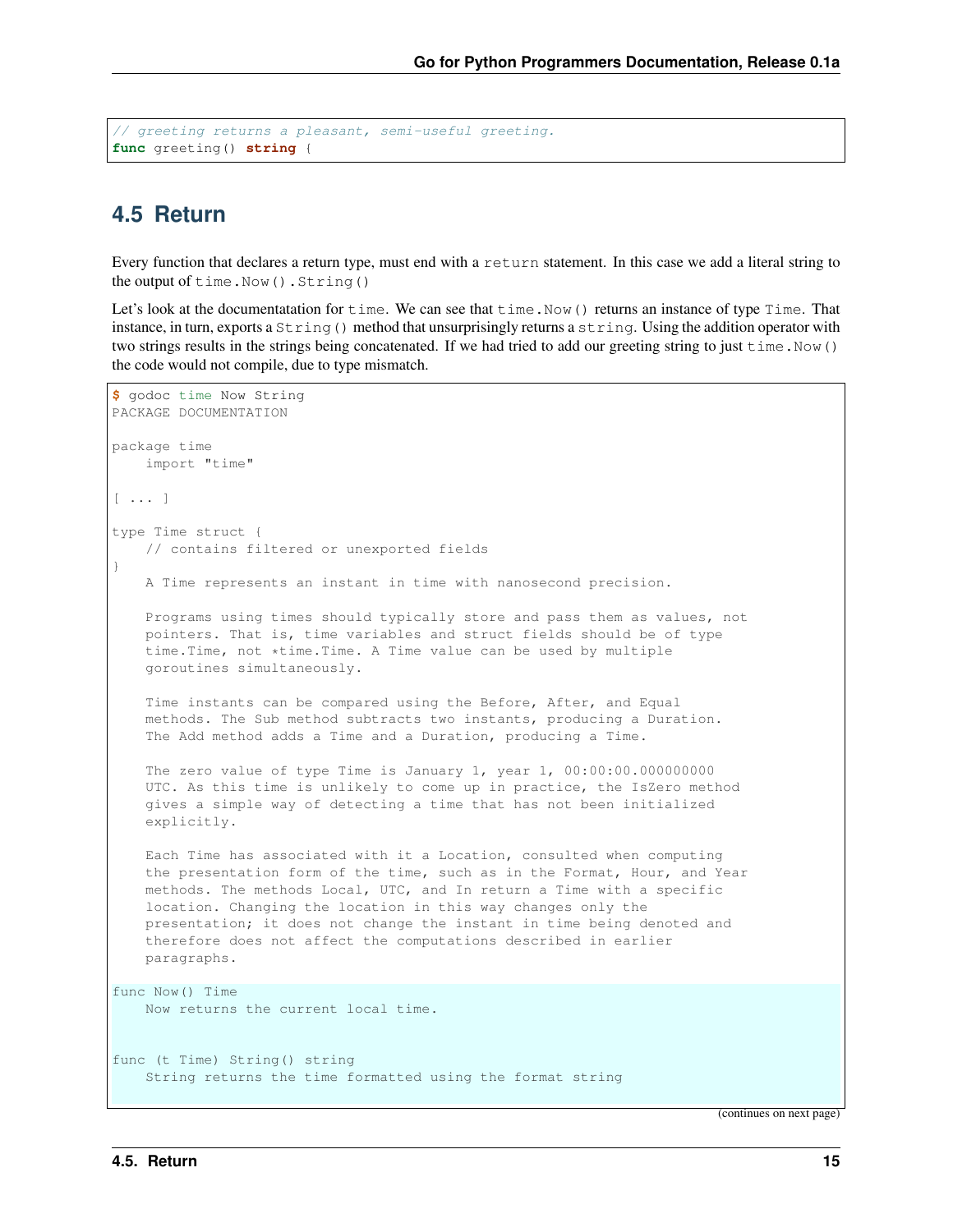```
"2006-01-02 15:04:05.999999999 -0700 MST"
```

```
[ ... ]
```
# <span id="page-19-0"></span>**4.6 Variables**

Python is dynamically typed. That means there is no difference between variable assignment and declaration. For example, saying  $x = 3$  is equally valid if x was previously undeclared, or if it was already declared as an integer, or even if it was already declared as e.g. a string.

Go, on the other hand, is statically typed. A variable must be declared as a specific type before a value can be assigned to it. Once declared, a variable may only be assigned values of its declared type. Go also provides an operator, :=, that combined declaration and assignment in the same statement.

Let's look at a needlessly complex version of our greeting function to see how variable declaration and assignment work.

```
1 // needlesslyComplexGreeting uses needlessly complex operations to return a
2 // pleasant, semi-useful greeting.
3 func needlesslyComplexGreeting() string {
4 var now string
5 now = time. Now (). String ()
6 msg := "Hello world, the time is: "
7 \text{ msg } += \text{ now}8 return msg
9 }
```
On line 4 we used the var keyword to declare the variable now as a string. It is initially set to the [zero value](http://golang.org/ref/spec#The_zero_value) for string type, which is "" the empty string. Line 5 assigns the (string) return value of time.Now().String() to now.

On line 6 we use the [short variable declaration](http://golang.org/ref/spec#Short_variable_declarations) syntax to declare msg as a string, and immediately assign it the value of a literal string. The resulting variable is exactly the same as if we had declared it as var msg string on a seperate line.

Line 7 appends the value of now to the value of msg, working in this case exactly like Python's  $+=$  operator. However unlike Python, *only* strings can be added to other strings, no automatic type coercion is ever attempted.

# <span id="page-19-1"></span>**4.7 main()**

Our Hello World program declares its package as main, and contains a special function main(). That tells Go to compile this code as an executable program, with the entry point at main(). The function main() has no arguments and no return value. Command line arguments - called "argv" in many languages - are available from the standard library, either raw from os.Args, or with higher level abstraction from the package flag.

# <span id="page-19-2"></span>**4.8 Compiling**

Python is an interpretted language - our program can be run immediately with the python command: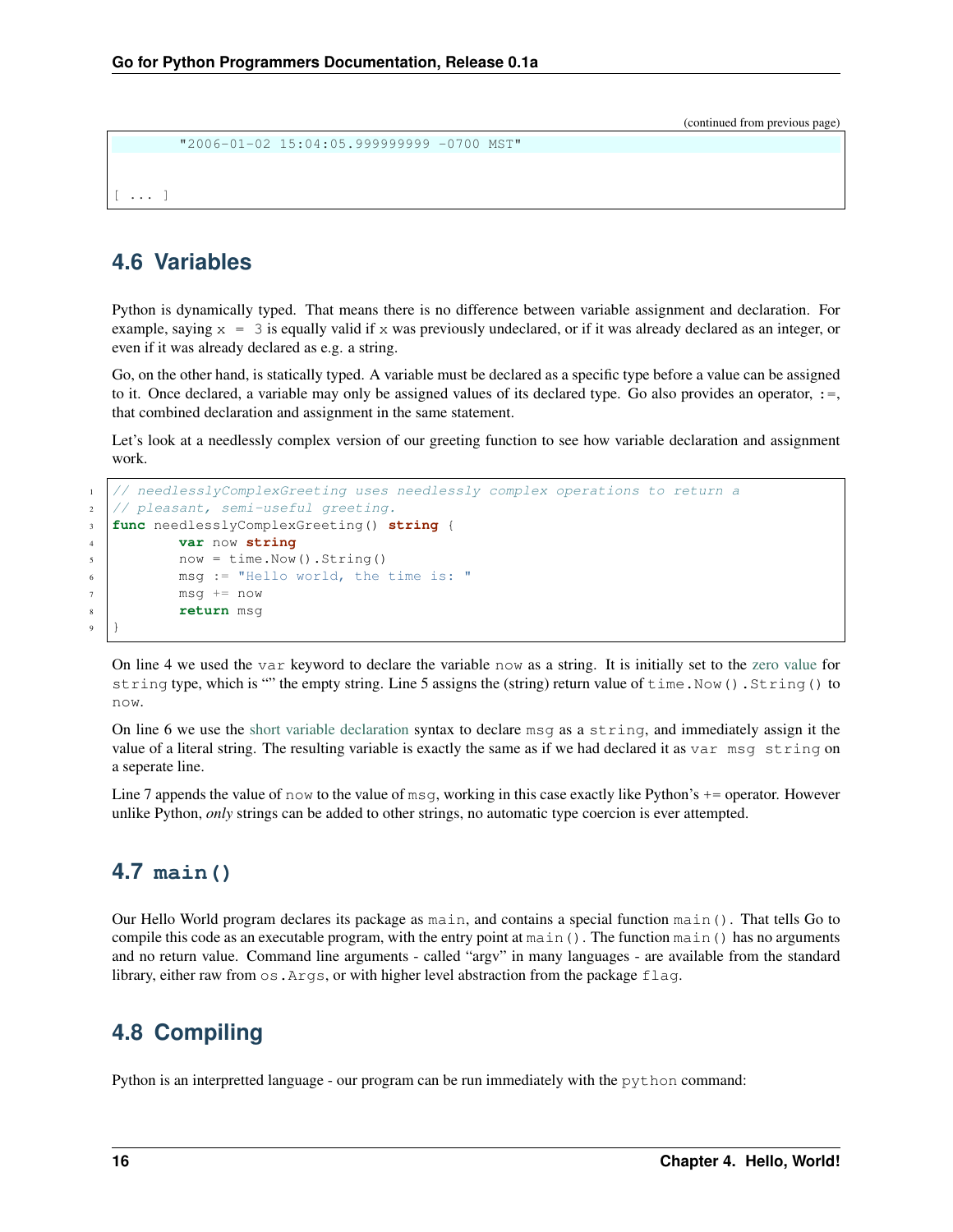```
$ python hello.py
Hello world, the time is: Sat Jul 13 12:49:14 2013
```
Go on the other hand is a compiled language - our source code must first be compiled into an executable binary before we can run it. We will use the go command line tool to access the compiler.

#### **4.8.1 go run**

As a convenience, the go tool provides a run command that first compiles the specified file(s), then executes the resulting binary. Given Go's lightning-quick compile times, using go run can feel similar to working with an interpretted language like Python or Ruby.

```
$ go run hello.go
Hello world, the time is: 2013-07-13 13:01:23.837155926 -0700 PDT
```
Only programs that declare  $\text{package main} - \text{in other words}$ , those which can be compiled into an executable application – can be run with  $g \circ r$ un. Note that all files to be compiled must be specified on the command line, even tho they are all declared as part of the same package.

Running code with go run does *not* leave an executable binary file laying around - it is deleted immediately after it is run.

#### **4.8.2 go build**

We can use the go build command to compile our code into an executable binary. The binary is statically linked, and can be redistributed (on the same platform) just by copying it, with no dependencies. The binary file is created in the same folder that contains the source code.

```
$ ls
hello.go
$ go build -v .
hello
$ ls
hello* hello.go
$ ./hello
Hello world, the time is: 2013-07-13 13:07:57.150564433 -0700 PDT
```
### **4.8.3 go install**

The go install command works like go build, except instead of putting the binary file in the source code folder, it installs it to \$GOPATH/bin. If \$GOPATH/bin is on your \$PATH, your program will be available as a command after running go install.

```
$ ls
hello.go
$ go install -v .
hello
```
(continues on next page)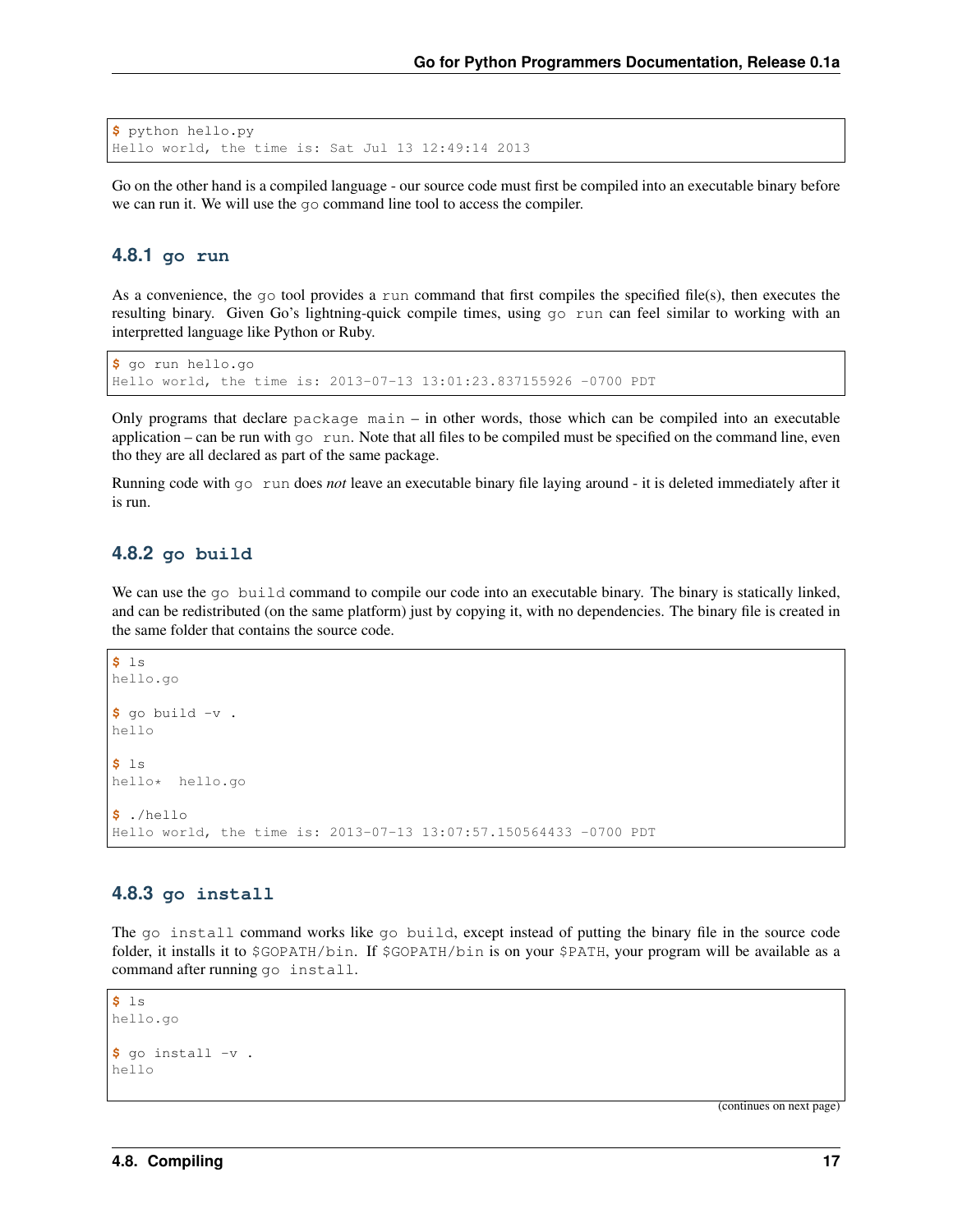**\$** ls hello.go

**\$** ls \$GOPATH/bin hello\*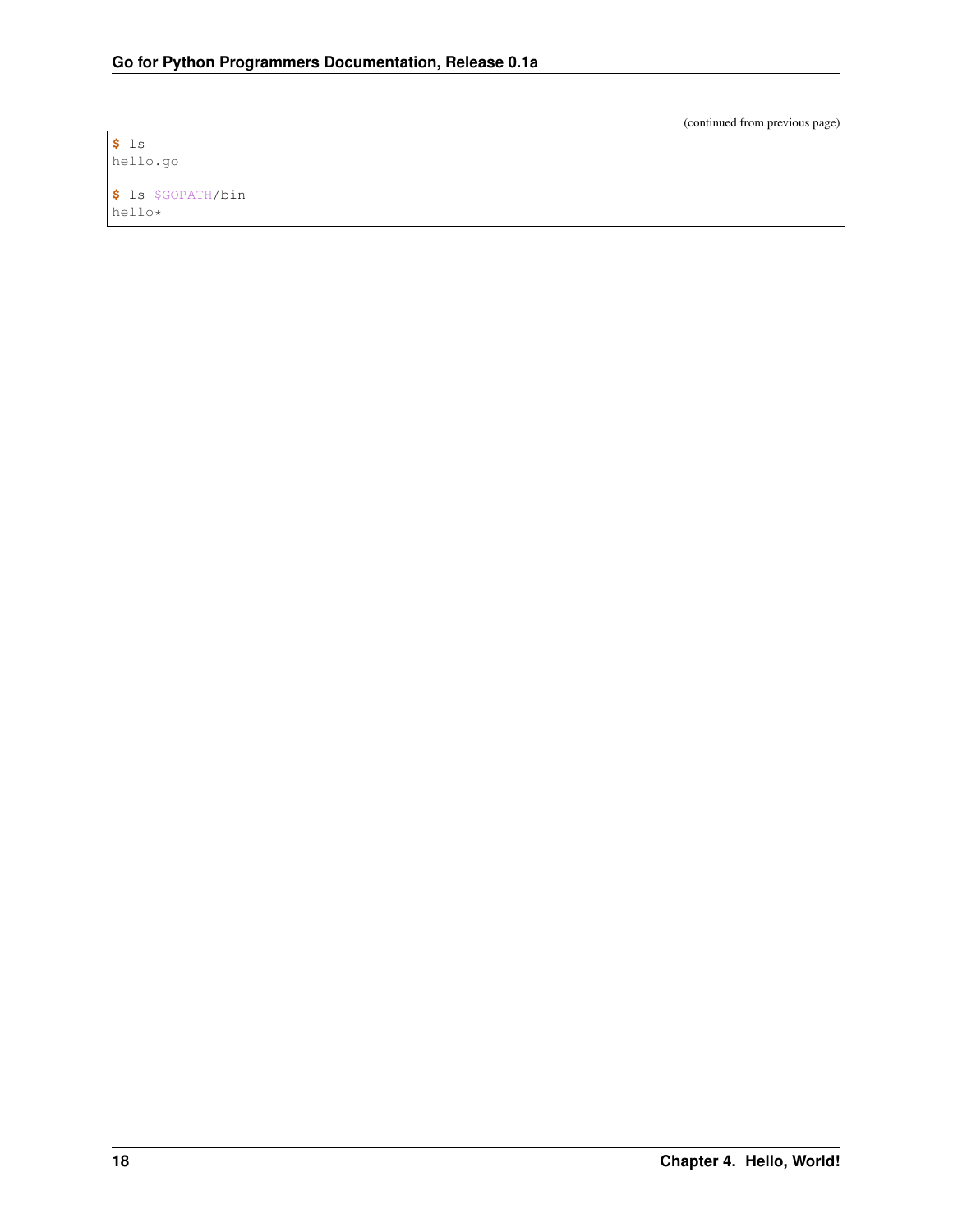## Documentation

<span id="page-22-0"></span>Good documentation is an essential part of any Go program. You will frequently need to read and understand the documentation for 3rd Party Open Source libraries. As you become a skilled Gopher you will probably also want to publish your own Open Source packages. A well-documented package attracts more users, and reflects well on its author.

## <span id="page-22-1"></span>**5.1 Self-Documenting Code**

Go code is [self-documenting,](http://en.wikipedia.org/wiki/Self-documenting) meaning the source code explains itself without needing external documentation. If you include doc comments in your code as described below, tools like godoc will automatically generate useful documentation for your packages.<sup>[1](#page-22-2)</sup>

### **5.1.1 Package Comments**

Every package should have a *package comment*, a block comment preceding the package clause. For multi-file packages, the package comment only needs to be present in one file, and any one will do. The package comment should introduce the package and provide information relevant to the package as a whole. It will appear first on the godoc page and should set up the detailed documentation that follows.

```
/*
Package regexp implements a simple library for regular expressions.
The syntax of the regular expressions accepted is:
    regexp:
        concatenation { '|' concatenation }
    concatenation:
        { closure }
    closure:
```
(continues on next page)

<span id="page-22-2"></span><sup>1</sup> The following sections mostly copied from [http://golang.org/doc/effective\\_go.html#commentary](http://golang.org/doc/effective_go.html#commentary)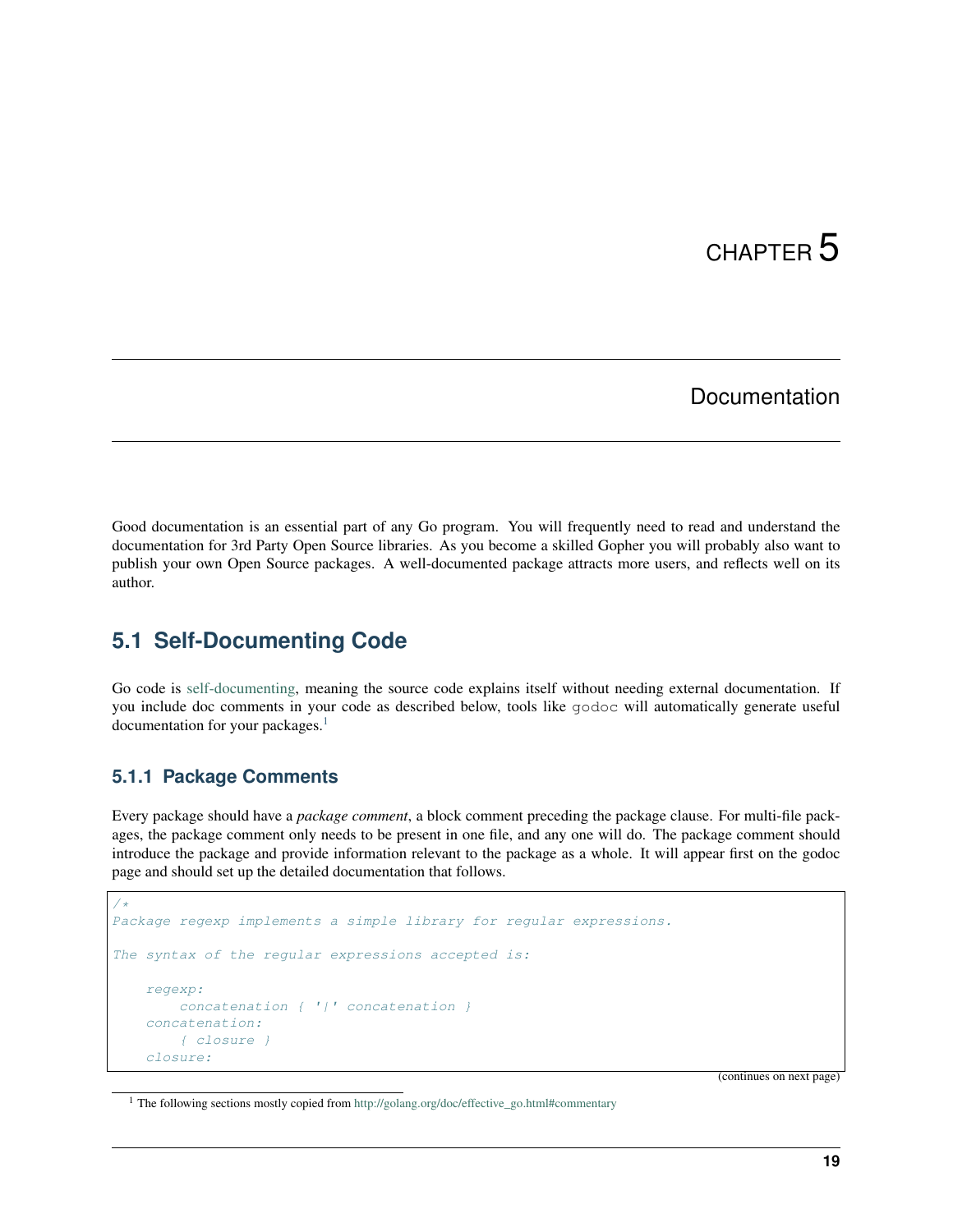```
term \int f^* f + f^* f + f^* f + f^* fterm:
              \mathbf{r} \wedge \mathbf{r}151\mathcal{F}^{\mathcal{F}}_{\mathcal{F}}character
              '[' [ '^' ] character-ranges ']'
              '(' regexp ')'
*/
package regexp
```
If the package is simple, the package comment can be brief.

```
// Package path implements utility routines for
// manipulating slash-separated filename paths.
package path
```
Comments do not need extra formatting such as banners of stars. The generated output may not even be presented in a fixed-width font, so don't depend on spacing for alignment—godoc, like gofmt, takes care of that. The comments are uninterpreted plain text, so HTML and other annotations such as \_this\_ will reproduce verbatim and should not be used. One adjustment godoc does do is to display indented text in a fixed-width font, suitable for program snippets. The package comment for the fmt package uses this to good effect.

Depending on the context, godoc might not even reformat comments, so make sure they look good straight up: use correct spelling, punctuation, and sentence structure, fold long lines, and so on.

### **5.1.2 Doc Comments**

Inside a package, any comment immediately preceding a top-level declaration serves as a *doc comment* for that declaration. Every exported (capitalized) name in a program should have a doc comment.

Doc comments work best as complete sentences, which allow a wide variety of automated presentations. The first sentence should be a one-sentence summary that starts with the name being declared.

```
// Compile parses a regular expression and returns, if successful, a Regexp
// object that can be used to match against text.
func Compile(str string) (regexp *Regexp, err error) {
```
If the name always begins the comment, the output of godoc can usefully be run through grep. Imagine you couldn't remember the name "Compile" but were looking for the parsing function for regular expressions, so you ran the command,

**\$** godoc regexp | grep parse

If all the doc comments in the package began, "This function. . . ", grep wouldn't help you remember the name. But because the package starts each doc comment with the name, you'd see something like this, which recalls the word you're looking for.

```
$ godoc regexp | grep parse
   Compile parses a regular expression and returns, if successful, a Regexp
    parsed. It simplifies safe initialization of global variables holding
    cannot be parsed. It simplifies safe initialization of global variables
$
```
Go's declaration syntax allows grouping of declarations. A single doc comment can introduce a group of related constants or variables. Since the whole declaration is presented, such a comment can often be perfunctory.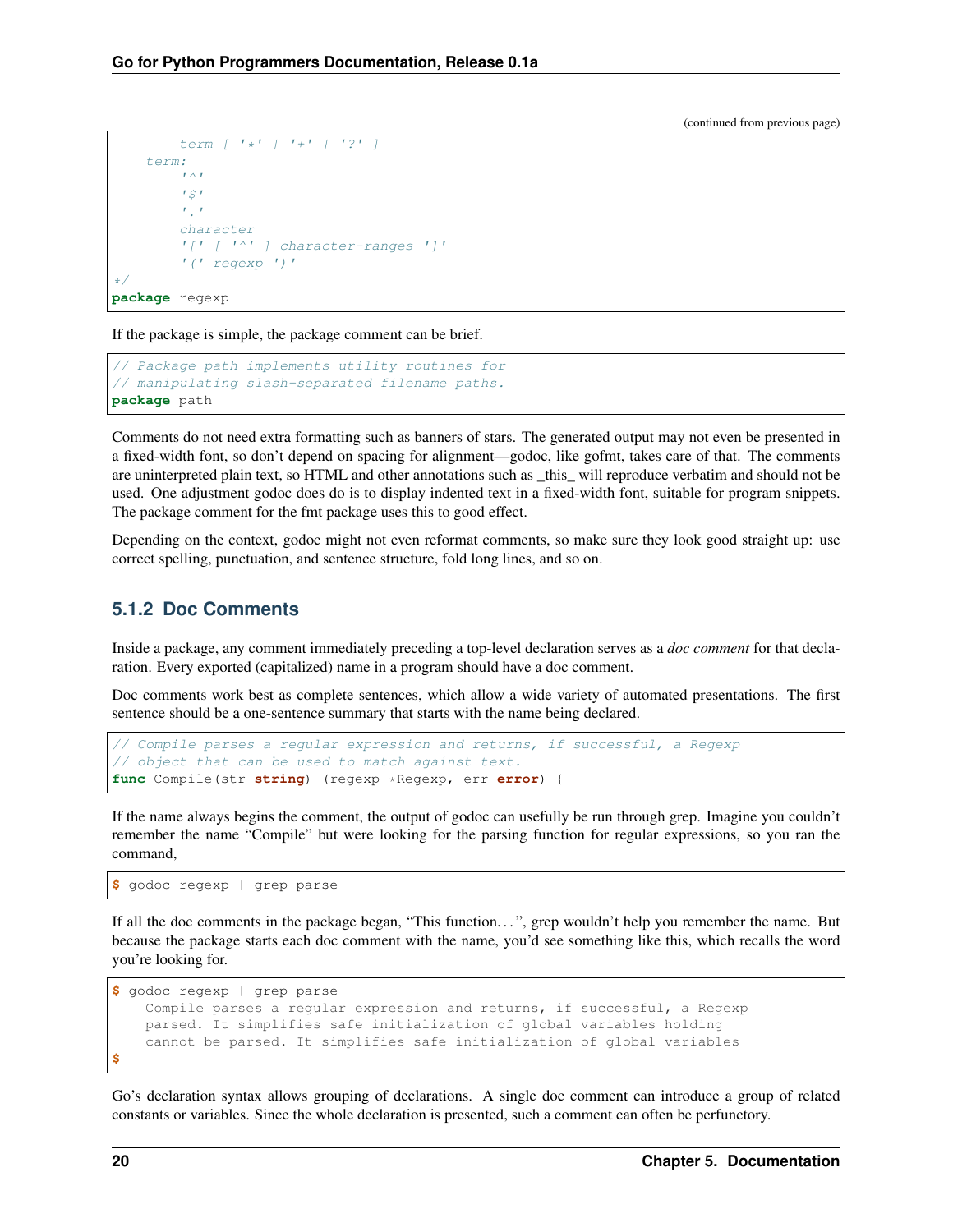```
// Error codes returned by failures to parse an expression.
var (
   ErrInternal = errors.New("regexp: internal error")
   ErrUnmatchedLpar = errors.New("regexp: unmatched '('")
   ErrUnmatchedRpar = errors.New("regexp: unmatched ')'")
    ...
)
```
### **5.1.3 Uncommented Code Is Broken**

Seriously, if your code doesn't have good doc comments, it is by definition lousy code.

Todo: Write a short diatribe on the importance of code commentary.

## <span id="page-24-0"></span>**5.2 godoc tool**

Godoc extracts and generates documentation for Go programs.<sup>[2](#page-24-2)</sup>

It has two modes.

Without the -http flag, it runs in command-line mode and prints plain text documentation to standard output and exits. If both a library package and a command with the same name exists, using the prefix cmd/ will force documentation on the command rather than the library package. If the -src flag is specified, godoc prints the exported interface of a package in Go source form, or the implementation of a specific exported language entity:

```
godoc fmt \# documentation for package fmt
godoc fmt Printf # documentation for fmt. Printf
godoc cmd/go # force documentation for the go command
godoc -src fmt # fmt package interface in Go source form
\phidoc -src fmt Printf \# implementation of fmt. Printf
```
With the  $-$ http flag, it runs as a web server and presents the documentation as a web page.

godoc -http=:6060

## <span id="page-24-1"></span>**5.3 GoDoc.org**

[GoDoc](http://godoc.org) is an open source web application that displays documentation for Go packages on Bitbucket, Github, Launchpad and Google Project Hosting. It is similar to the godoc command, but can display documentation for any open source Go module specified by its import URL.

### **5.3.1 Using GoDoc.org**

To view a package's documentation on GoDoc.org you enter its import path. Let's check out the docs for mgo, the popular MongoDB database driver. Its import path is labix.org/v2/mgo.

<span id="page-24-2"></span><sup>2</sup> The following section copied from the package comment of godoc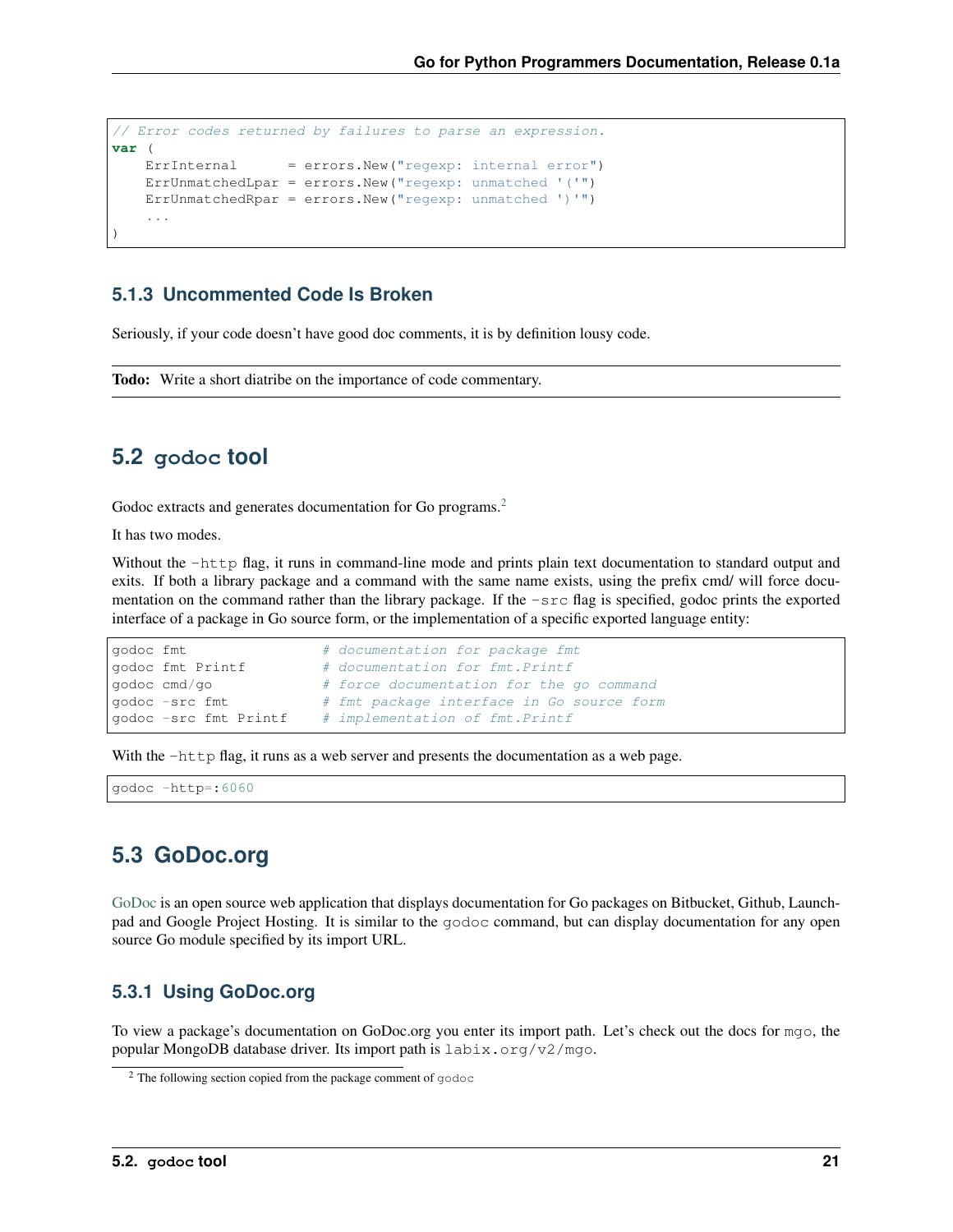| GoDoc<br>Home    | Index<br>About                 |     | Search |
|------------------|--------------------------------|-----|--------|
|                  | <b>Search for Go packages.</b> |     |        |
| labix.org/v2/mgo |                                | Go! |        |

We could also haved typed in just "mgo" and GoDoc would show us packages with that string in their name. However it is does not attempt to rank results by relevance or popularity, so the actual mgo driver would not be one of the first few results.

Click "Go!" and GoDoc will display the documentation for our package. The documentation starts with the package's name, import path, and package comment.

| Google Voice - Inbox (7)                                                     |      | <b>We</b> mgo - GoDoc |                                                                          | ووالقائلة ومد<br><b>BALUB</b> 44 <b>M</b>                                                                                                                                                                                                                       |
|------------------------------------------------------------------------------|------|-----------------------|--------------------------------------------------------------------------|-----------------------------------------------------------------------------------------------------------------------------------------------------------------------------------------------------------------------------------------------------------------|
| .org/v2/mgo                                                                  |      |                       |                                                                          |                                                                                                                                                                                                                                                                 |
| GoDoc                                                                        | Home | Index                 | About                                                                    | Search                                                                                                                                                                                                                                                          |
| mgo: labix.org/v2/mgo                                                        |      |                       |                                                                          | Index   Files   Directories                                                                                                                                                                                                                                     |
| package mgo                                                                  |      |                       |                                                                          |                                                                                                                                                                                                                                                                 |
| import "labix.org/v2/mgo"                                                    |      |                       |                                                                          |                                                                                                                                                                                                                                                                 |
| The mgo ("mango") rich MongoDB driver for Go.                                |      |                       |                                                                          |                                                                                                                                                                                                                                                                 |
| be found at its web page:                                                    |      |                       |                                                                          | The mgo project (pronounced as "mango") is a rich MongoDB driver for the Go language. High-level details about the project may                                                                                                                                  |
| http://labix.org/mgo                                                         |      |                       |                                                                          |                                                                                                                                                                                                                                                                 |
|                                                                              |      |                       |                                                                          | Usage of the driver revolves around the concept of sessions. To get started, obtain a session using the Dial function:                                                                                                                                          |
| session, err := mqo.Dial(url)                                                |      |                       |                                                                          |                                                                                                                                                                                                                                                                 |
|                                                                              |      |                       |                                                                          | This will establish one or more connections with the cluster of servers defined by the url parameter. From then on, the cluster may<br>be queried with multiple consistency rules (see SetMode) and documents retrieved with statements such as:                |
| c := session.DB(database).C(collection)<br>err := c.Find(query).One(&result) |      |                       |                                                                          |                                                                                                                                                                                                                                                                 |
|                                                                              |      |                       | session created must have its Close method called at the end of its use. | New sessions may be created by calling New, Copy, or Clone on an initial session. These spawned sessions will share the same<br>cluster information and connection cache, and may be easily handed into other methods and functions for organizing logic. Every |
|                                                                              |      |                       | For more details, see the documentation for the types and methods.       |                                                                                                                                                                                                                                                                 |
| Index                                                                        |      |                       |                                                                          |                                                                                                                                                                                                                                                                 |
| Constants                                                                    |      |                       |                                                                          |                                                                                                                                                                                                                                                                 |

Up next is an alphabetical index of all the exported entities in the package - constants, variables, types, and functions. Methods are displayed beneath the type to which they are bound.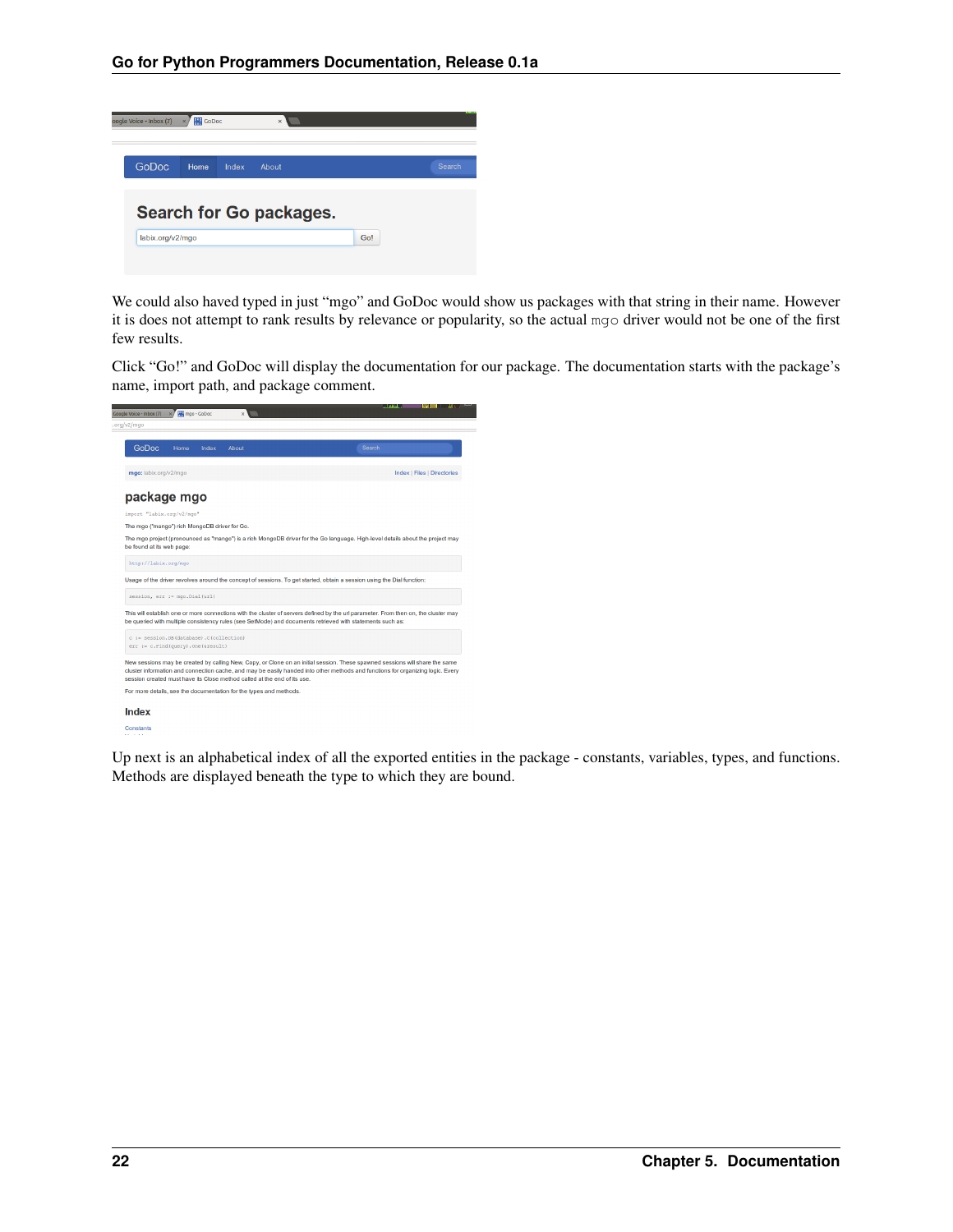| <b>AV</b> mgo - GoDoc<br>Google Voice - Inbox (7)                                                                 |
|-------------------------------------------------------------------------------------------------------------------|
| org/v2/mgo                                                                                                        |
|                                                                                                                   |
| Index                                                                                                             |
| Constants                                                                                                         |
| Variables                                                                                                         |
| func IsDup(err error) bool                                                                                        |
| func ResetStats()                                                                                                 |
| func SetDebug(debug bool)                                                                                         |
| func SetLogger(logger log Logger)                                                                                 |
| func SetStats(enabled bool)                                                                                       |
| type BuildInfo                                                                                                    |
| type Change                                                                                                       |
| type ChangeInfo                                                                                                   |
| type Collection                                                                                                   |
| o func (c *Collection) Count() (n int, err error)                                                                 |
| o func (c *Collection) Create(info *CollectionInfo) error                                                         |
| o func (c *Collection) DropCollection() error                                                                     |
| o func (c *Collection) DropIndex(key string) error                                                                |
| o func (c *Collection) EnsureIndex(index Index) error                                                             |
| o func (c *Collection) EnsureIndexKey(key string) error                                                           |
| o func (c *Collection) Find(query interface{}) *Query                                                             |
| o func (c *Collection) FindId(id interface{}) *Query                                                              |
| o func (c *Collection) Indexes() (indexes []Index, err error)                                                     |
| o func (c *Collection) Insert(docs interface{}) error                                                             |
| func (c *Collection) Pipe(pipeline interface{}) *Pipe<br>$\circ$                                                  |
| func (c *Collection) Remove(selector interface{}) error<br>$\circ$                                                |
| func (c *Collection) RemoveAll(selector interface{}) (info *ChangeInfo, err error)<br>$\circ$                     |
| func (c *Collection) RemoveId(id interface{}) error<br>$\circ$                                                    |
| func (c *Collection) Update(selector interface{}, change interface{}) error<br>$\circ$                            |
| func (c *Collection) UpdateAll(selector interface{}, change interface{}) (info *ChangeInfo, err error)<br>$\circ$ |
| func (c *Collection) UpdateId(id interface{}, change interface{}) error<br>$\circ$                                |
| func (c *Collection) Upsert(selector interface{}, change interface{}) (info *ChangeInfo, err error)               |
| func (c *Collection) UpsertId(id interface(), change interface()) (info *ChangeInfo, err error)                   |

Click on the index entry for Collection to be taken to its detailed documentation. The exported fields and methods of structs are displayed, as well as the type signature of functions and methods. The entity's doc comment is displayed, if it has one.

| irg/v2/mgo#Collection                                          |                                                                                                                                                                                                                                               |  |
|----------------------------------------------------------------|-----------------------------------------------------------------------------------------------------------------------------------------------------------------------------------------------------------------------------------------------|--|
| type Collection                                                |                                                                                                                                                                                                                                               |  |
| type Collection struct {                                       |                                                                                                                                                                                                                                               |  |
| Database *Database                                             |                                                                                                                                                                                                                                               |  |
| string // "collection"<br>Name.                                |                                                                                                                                                                                                                                               |  |
| FullName string // "db.collection"                             |                                                                                                                                                                                                                                               |  |
|                                                                |                                                                                                                                                                                                                                               |  |
| func (*Collection) Count                                       |                                                                                                                                                                                                                                               |  |
| func (c *Collection) Count() (n int, err error)                |                                                                                                                                                                                                                                               |  |
| Count returns the total number of documents in the collection. |                                                                                                                                                                                                                                               |  |
| func (*Collection) Create                                      |                                                                                                                                                                                                                                               |  |
| func (c *Collection) Create(info *CollectionInfo) error        |                                                                                                                                                                                                                                               |  |
|                                                                | Create explicitly creates the c collection with details of info. MongoDB creates collections automatically on use, so this method is<br>only necessary when creating collection with non-default characteristics, such as capped collections. |  |
| Relevant documentation:                                        |                                                                                                                                                                                                                                               |  |
|                                                                |                                                                                                                                                                                                                                               |  |
|                                                                | http://www.monqodb.org/display/DOCS/createCollection+Command                                                                                                                                                                                  |  |

Sometimes the documentation is not enough, and we want to look at the source code. Click on the function name Count to see its source.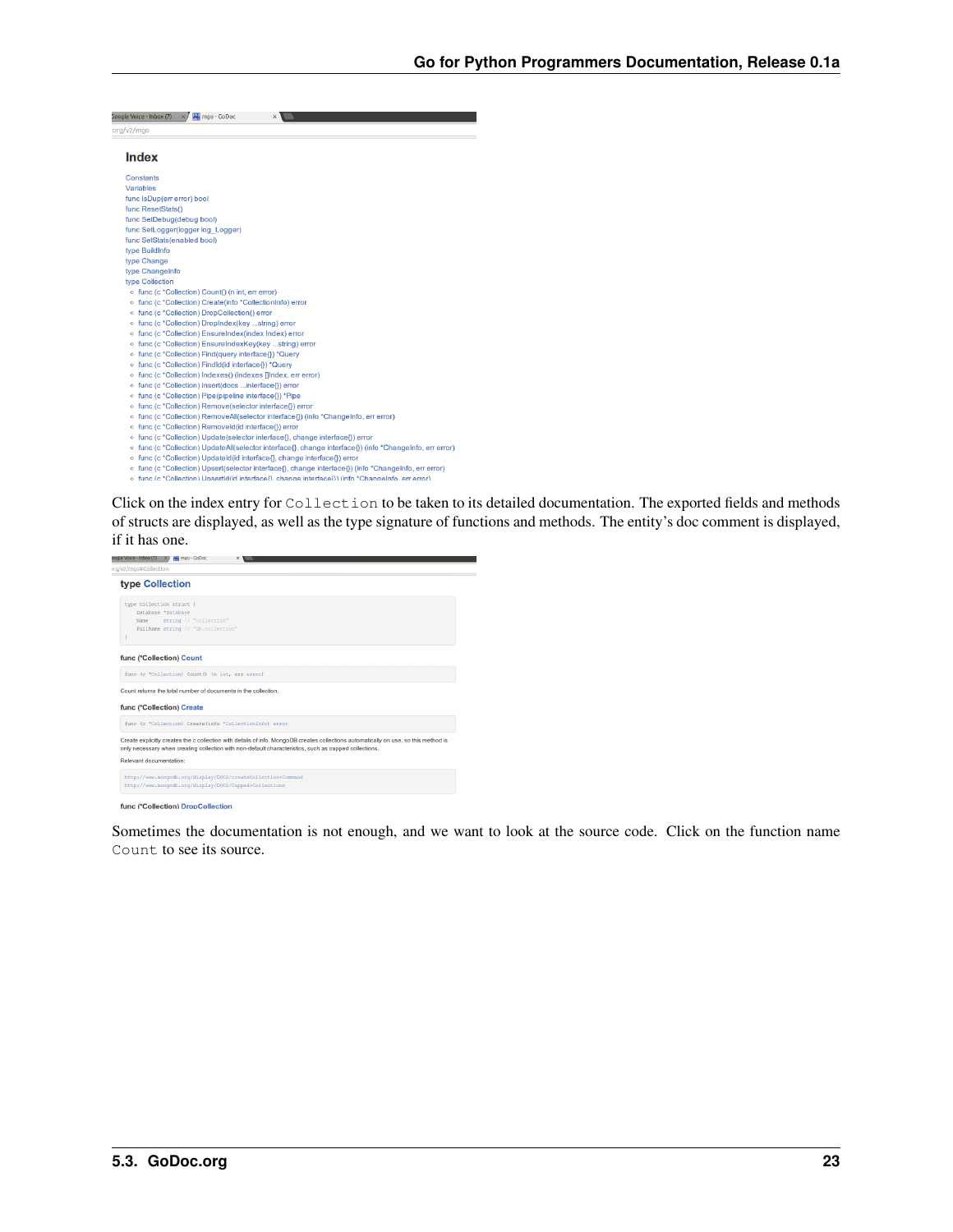

## **5.3.2 Open Source**

GoDoc.org is open source! If you want to see how it works, check out [https://github.com/garyburd/gddo!](https://github.com/garyburd/gddo)

## **5.3.3 Go Walker**

Also check out [Go Walker,](http://gowalker.org) a new enhanced version of GoDoc that displays code snippets alongside the documentation.

### **Citations**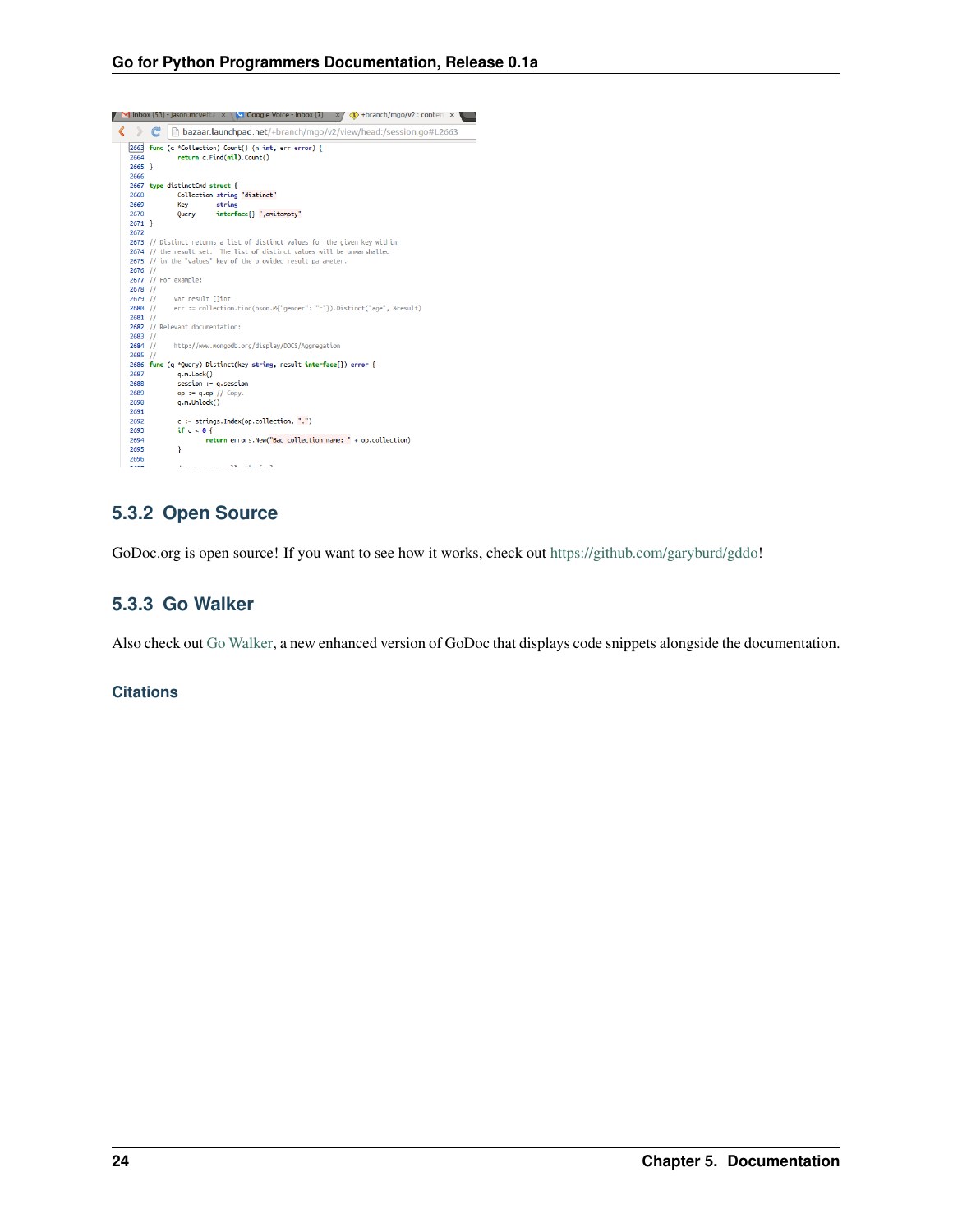## The Go Toolchain

<span id="page-28-0"></span>Go is a compiled language - the source code you write must be converted to a binary format understandable to a computer before it is executed. The compiler is accessed through the go command. In addition, the go command provides several other tools

The sections below describe several of the more popular go commands, but do not cover the complete set. For full information run:

**\$** go help

## <span id="page-28-1"></span>**6.1 go build**

Build compiles the packages named by the import paths, along with their dependencies, but it does not install the results.

If the arguments are a list of .go files, build treats them as a list of source files specifying a single package.

When the command line specifies a single main package, build writes the resulting executable to output. Otherwise build compiles the packages but discards the results, serving only as a check that the packages can be built.

```
$ go build somefile.go # Build just this one file
$ go build # Build package in current folder
```
### **6.1.1 godoc.org**

The website [godoc.org](http://godoc.org) extracts and displays automatic documentation, much like the godoc command, for any open source Go module specified by its import URL.

See GoDoc.org for more detail.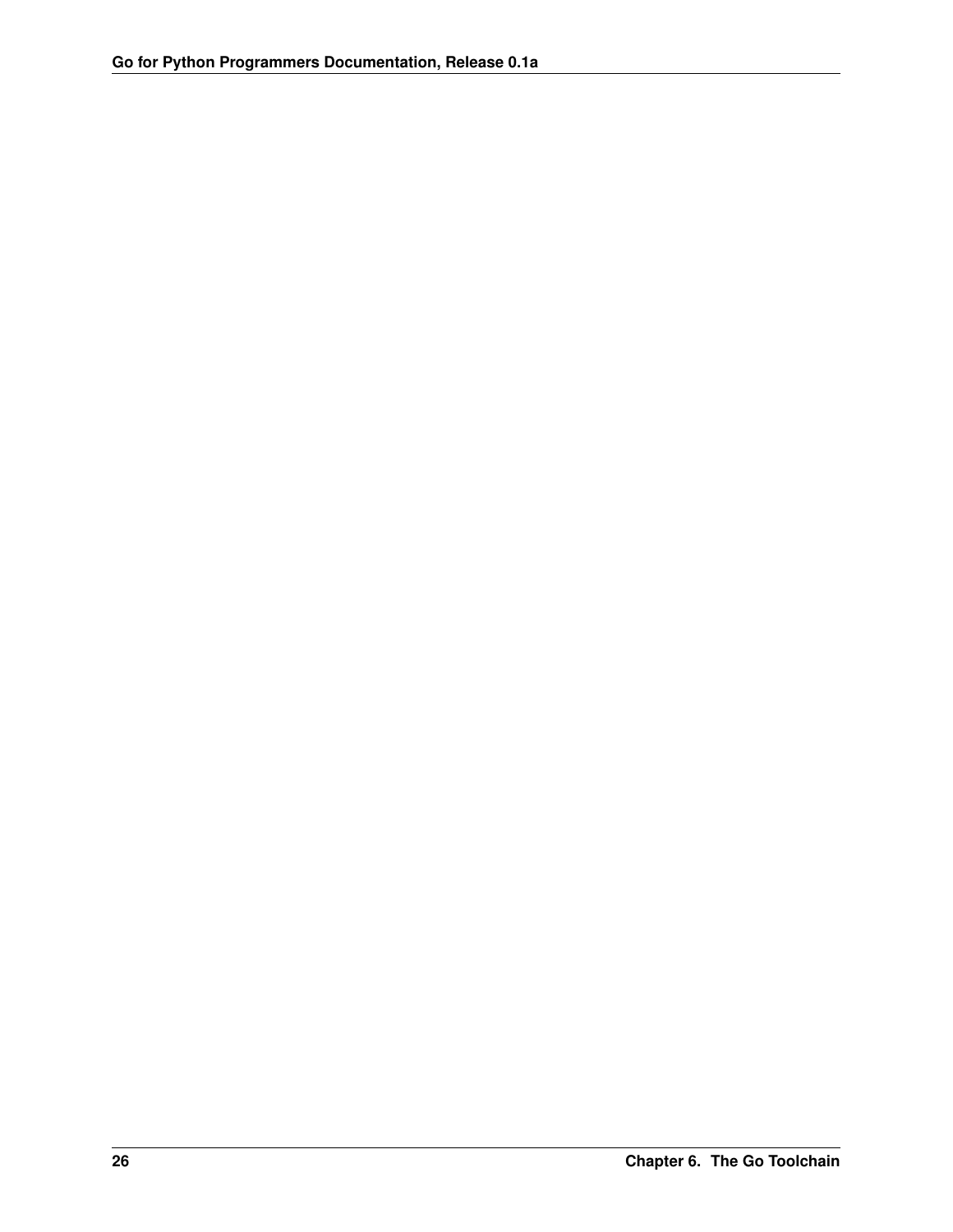# Project Layout

<span id="page-30-0"></span>Just as \$PYTHONPATH controls where the Python interpreter will look for source files, \$GOPATH controls where the Go compiler and tools will look for source code.

## <span id="page-30-1"></span>**7.1 Hello World**

Let us consider a modified version of the standard "Hello World" program. Our example will consist of a library package and an application package. The library exports one function, which returns the string "Hello world, the time is: " plus the current time. The application package calls the library function, and prints the hello message to the console.

### **7.1.1 Python**

In Python we might have a file layout like this:

```
$PYTHONPATH/
   hello.py
   greeter.py
```
2

4 5

9

The library package is contained in greeter.py:

The application is contained in hello.py:

```
1 #!/usr/bin/env python
3 import time
6 def greeting():
7 '''Returns a pleasant, semi-useful greeting.'''
8 return "Hello world, the time is: " + time.ctime()
```
(continues on next page)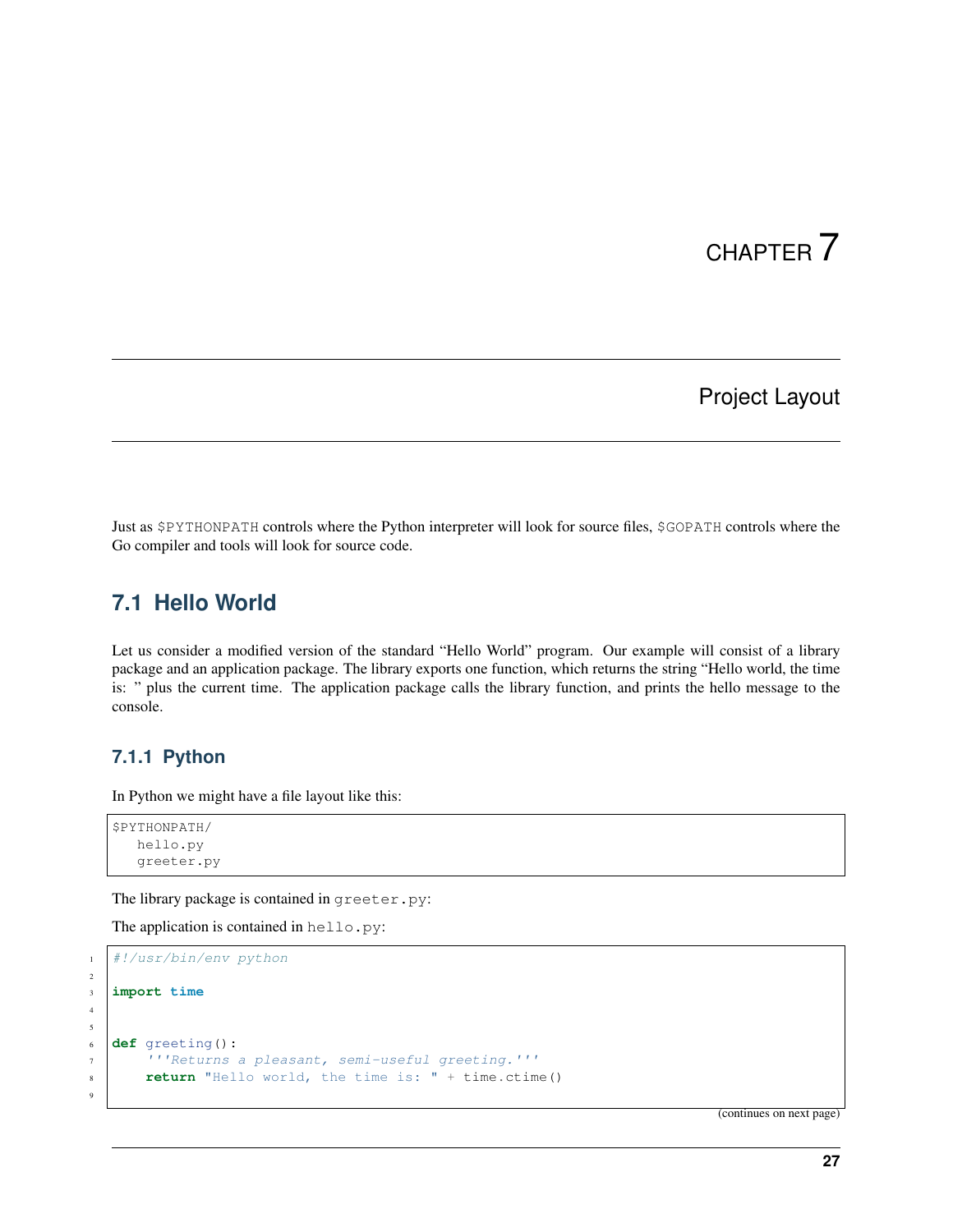```
10
11 def main():
12 print greeting()
13
14
15 if __name__ == '__main__':
16 main()
17
```
We run the Python application like this:

```
$ python hello.py
Hello world, the time is: Mon Jul 8 19:16:40 2013
```
### **7.1.2 Go**

The "standard" layout for Go code is more complex than that for Python code. The disadvantage is that setup is slightly more work. The upside is a well-structured codebase that encourages modular code and keeps things orderly as a project grows in size.

Typically Go code is developed using [distributed version control systems](https://en.wikipedia.org/wiki/Distributed_revision_control) like [Git](http://git-scm.com/) or [Mercurial.](http://mercurial.selenic.com/) Therefore import paths are conventionally named based on the Github etc URL. The Go toolchain is aware of this, and can gracefully handle automatic dependency installation if your project conforms to the convention.

Imagine for a moment we have created a Github repository named hello for our Hello World example. We would create a file layout like this:

```
$GOPATH/
   src/
      github.com/
         jmcvetta/
            hello/
               hello.go
                greeter/
                   greeter.go
```
The library is located in greeter.go. Note the package name, greeter, is the same as the name of the containing folder. This is mandatory. The package imports  $\tt\times$  time from the standard library.

The application is in hello.go. This file declares its package as main, and defines a main() function. This tells the compiler to generate an executable from the file. The package imports fmt from the standard library, and our greeter package specified by its path.

Functions imported from another package are *always* namespaced with the package name. In this case, we call greeter.Greeting(). Go intentionally has no equivalent of Python's from some\_package import  $\star$ .

We can build the application with the go build command:

```
$ go build -v
github.com/jmcvetta/hello/greeter
github.com/jmcvetta/hello
$ ls
greeter/ hello* hello.go
```
(continues on next page)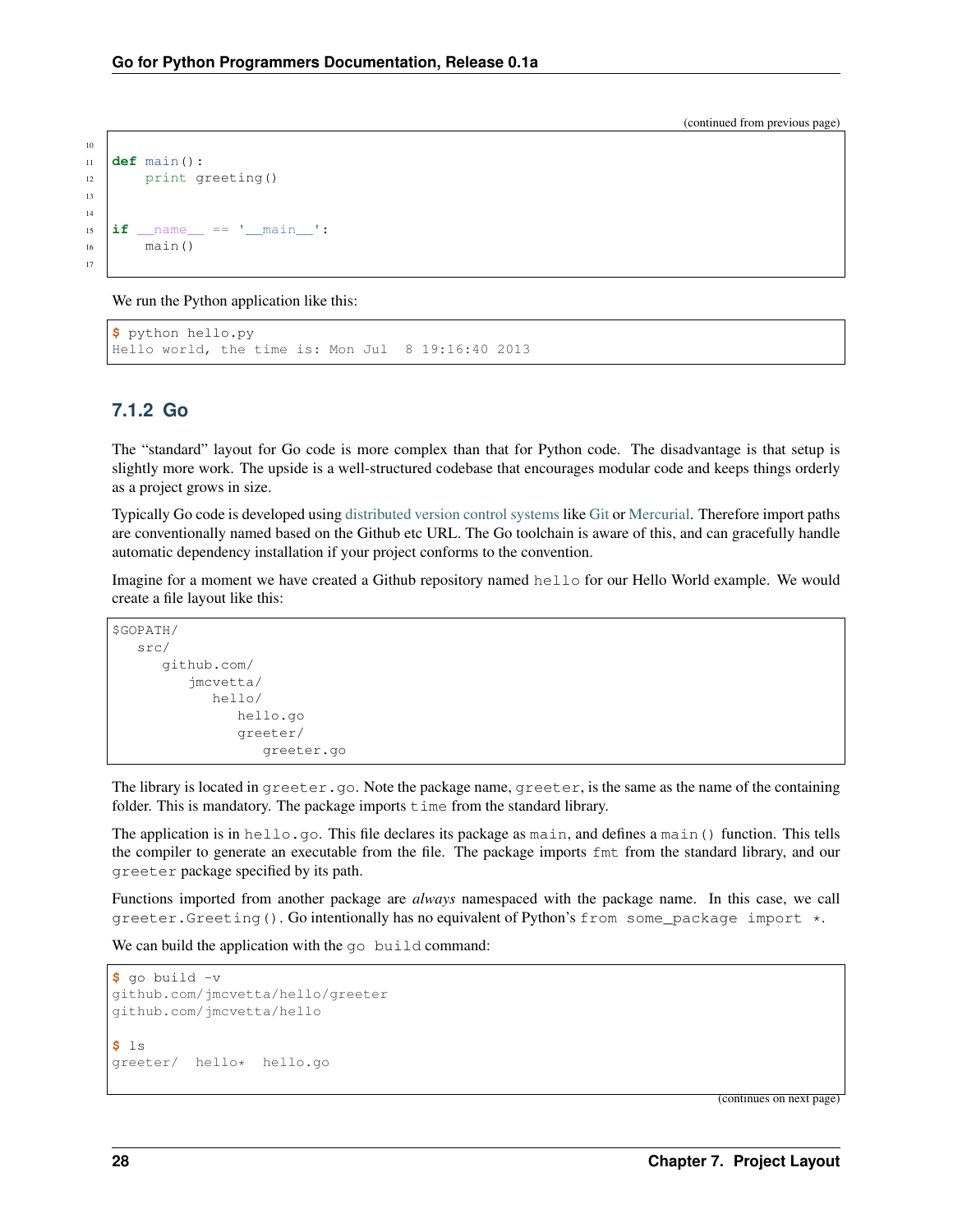```
$ ./hello
Hello world, the time is: 2013-07-08 19:49:39.946836748 -0700 PDT
```
# <span id="page-32-0"></span>**7.2 Dependencies**

2

7

The go tool can automatically install dependencies. They are installed in the same URL-derived folder heirarchy alongside your code.

Let's embelish our Greeting() function by making it return the current PATH as well. Although this could be done using nothing but the standard library, for purpose of instruction we will use the popular [env](https://github.com/darkhelmet/env) package.

```
1 package greeter
3 import (
4 "github.com/darkhelmet/env"
5 "time"
6 )
8 // Greeting returns a pleasant, semi-useful greeting.
9 func Greeting() string {
10 msg := "Hello world, the time is "
\text{msg} \text{+=} \text{time}.\text{Now}() \text{.String()}\log t = " and your PATH is "
13 msg += env.String("PATH")
14 return msg
15 }
```
We can automatically install our new dependency with the go get command:

```
$ go get -v .
github.com/darkhelmet/env (download)
github.com/darkhelmet/env
github.com/jmcvetta/hello/greeter
github.com/jmcvetta/hello
```
Now we the env package installed, and our file system looks like:

```
$GOPATH/
   src/
      github.com/
         darkhelmet/
            env/
               env.go
               env_test.go
               format.bash
               LICENSE.md
               README.md
         jmcvetta/
            hello/
               hello.go
               greeter/
                   greeter.go
```
We can try out our new Hello World with the go run command, which build the application then runs it.